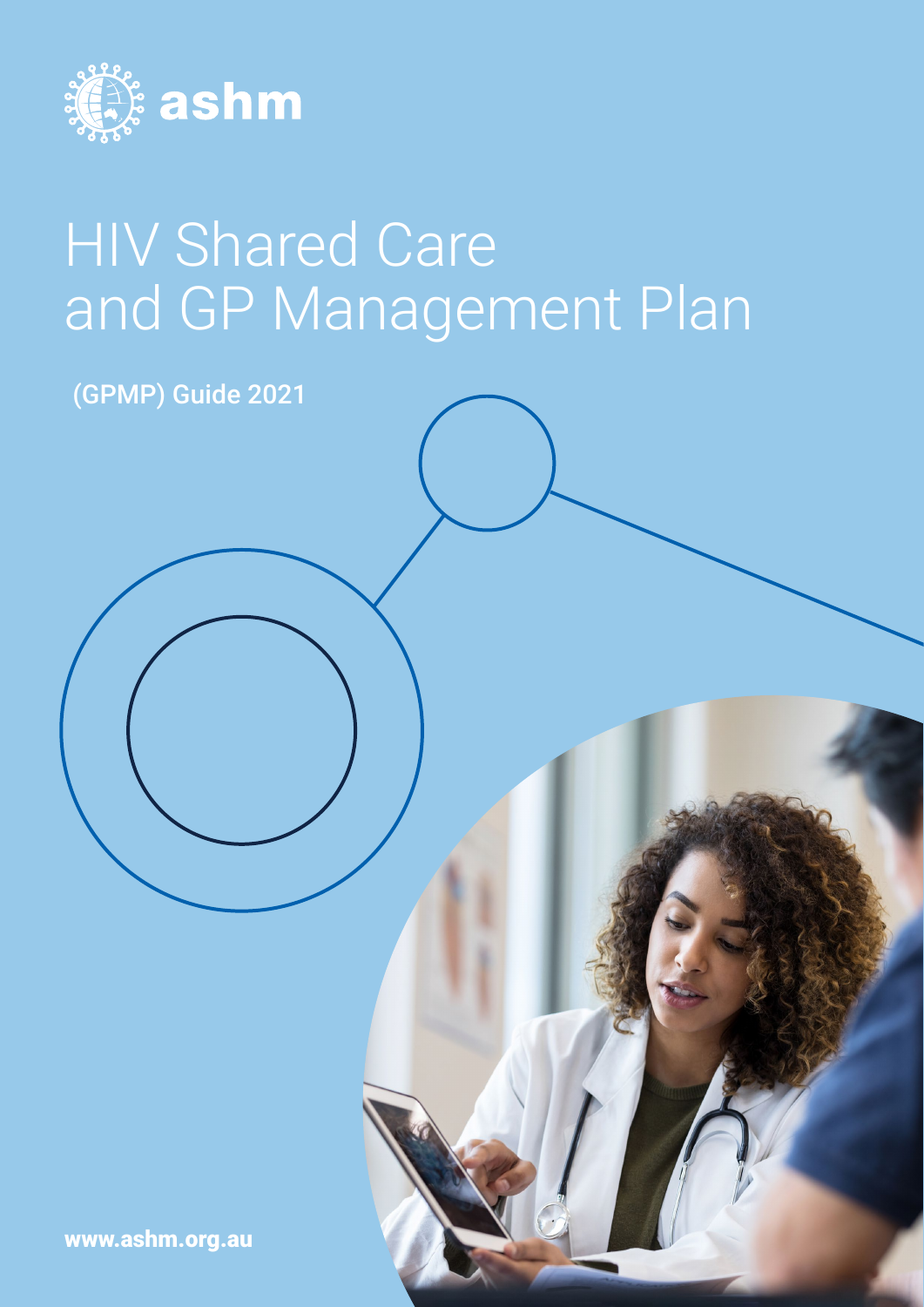## 1. List Of Abbreviations

| <b>ASHM</b> | Australasian Society for HIV Medicine | <b>FHx</b>   | Family history                                    |
|-------------|---------------------------------------|--------------|---------------------------------------------------|
| <b>ART</b>  | Antiretroviral therapy                | <b>FOBT</b>  | Faecal occult blood test                          |
| <b>BMI</b>  | Body mass index                       | <b>GP</b>    | <b>General Practitioner</b>                       |
| <b>BMD</b>  | Bone mineral density                  |              | (medical specialist in General Practice)          |
| <b>BSL</b>  | Blood sugar level                     | <b>GPMP</b>  | General Practitioner management plan              |
| <b>CDM</b>  | Chronic disease management            | <b>HIV</b>   | Human immunodeficiency virus                      |
| <b>CME</b>  | Continuing medical education          | <b>HPV</b>   | Human papillomavirus                              |
| <b>CV</b>   | Cardiovascular                        | <b>LFT</b>   | Liver function test                               |
| <b>DEXA</b> | Dual-energy x-ray absorptiometry      | <b>MSM</b>   | Men who have sex with men                         |
| <b>DARE</b> | Digital ano-rectal examination        | <b>PLHIV</b> | People living with HIV                            |
| <b>eGFR</b> | Estimated glomerular filtration rate  | <b>RACGP</b> | Royal Australian College of General Practitioners |
| <b>EUC</b>  | Electrolytes urea creatinine          | <b>STI</b>   | Sexually transmitted infection                    |
| <b>FBC</b>  | Full blood count                      | <b>TCA</b>   | Team care arrangement                             |
|             |                                       |              |                                                   |

#### General enquiries:

Tel: (+61) 02 8204 0700 Fax: (+61) 02 8204 0782 Email: [ashm@ashm.org.au](mailto:ashm@ashm.org.au)

ASHM Head Office: Sydney

Level 3, 160 Clarence Street Sydney NSW 2000

ISBN: 978-0-9581654-3-3 © 2021



Developed by the [Australasian Society for HIV,](http://www.ashm.org.au)  [Viral Hepatitis and Sexual Health Medicine](http://www.ashm.org.au)  [\(ASHM\)](http://www.ashm.org.au) ABN 48 264 545 457 | CFN 17788

#### Acknowledgements

Lead Clinicians Dr David Baker Ms Shannon Woodward Dr Ken Hazelton

#### Reviewers

Dr Alvin Ding Mr Dale Thompson Dr Manoji Gunathilake Dr Maung Sein Dr Rick Varma Dr Trina Gregory Dr W.J. (Bill) Liley Mr Adrian Ogier Mr Alex Dolezal Dr Sneha Wadhwani Mr Neil Fraser

**Graphic Design: [Daniel Cordner](https://www.danielcordnerdesign.com/) Design**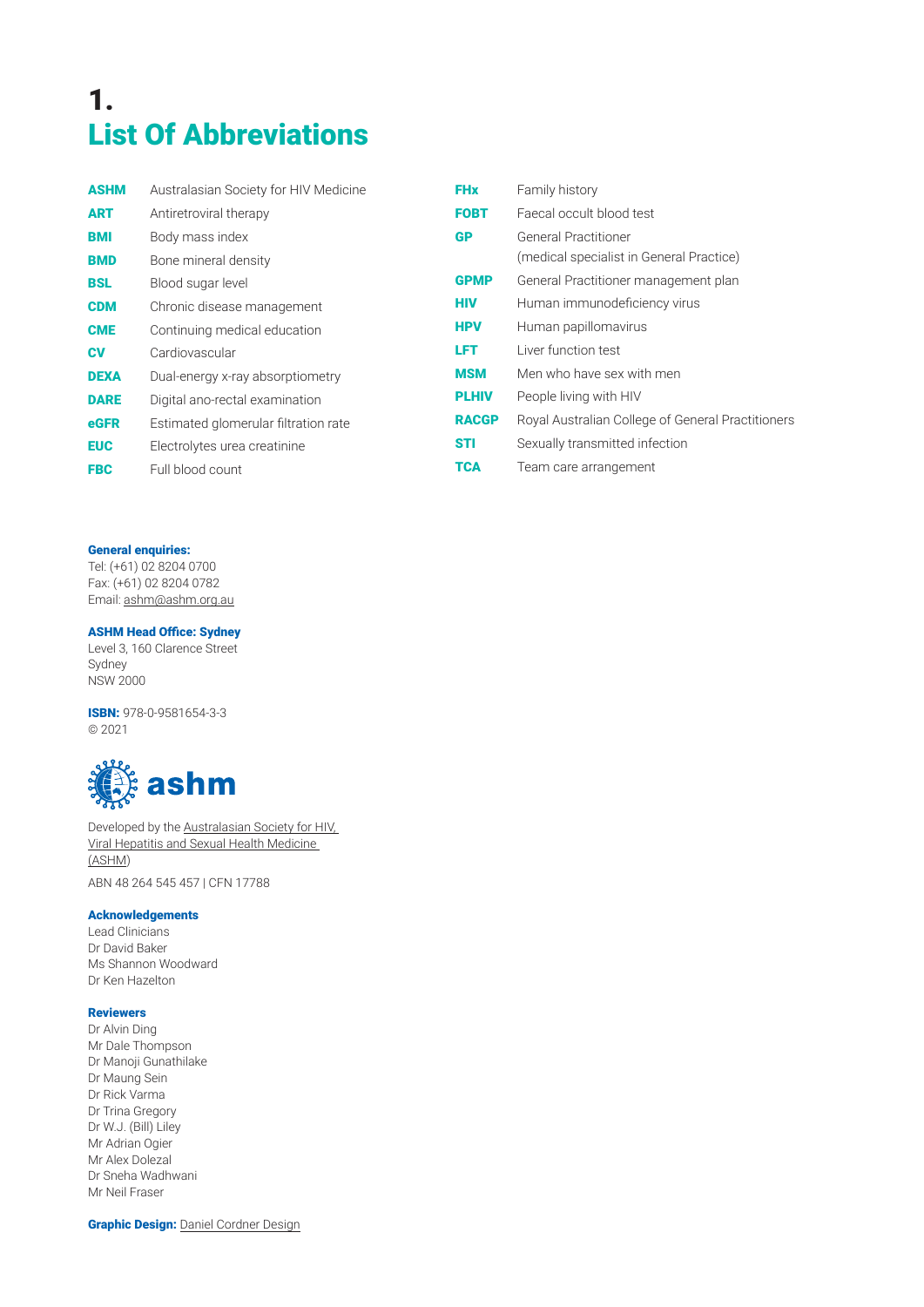### $2.$ **Contents**

| 1            |                                                                     |
|--------------|---------------------------------------------------------------------|
| $\mathbf{2}$ |                                                                     |
| 3            |                                                                     |
| 4            |                                                                     |
|              |                                                                     |
| 5            |                                                                     |
| 6            | <b>COMMUNICATING WITH HIV SPECIALIST AND OTHER TEAM MEMBERS 6</b>   |
| 7            |                                                                     |
|              |                                                                     |
|              |                                                                     |
|              |                                                                     |
|              |                                                                     |
|              |                                                                     |
|              |                                                                     |
|              |                                                                     |
| 8            |                                                                     |
| 9            |                                                                     |
|              |                                                                     |
|              | 9.2 Annual Cycle of Care for Patients with HIV Infection on         |
|              |                                                                     |
|              | 9.3 Flow chart for shared care chronic disease management (CDM)  18 |
|              | 9.4 Sample letter to Team Care Arrangement (TCA) team members 19    |
|              |                                                                     |
|              |                                                                     |

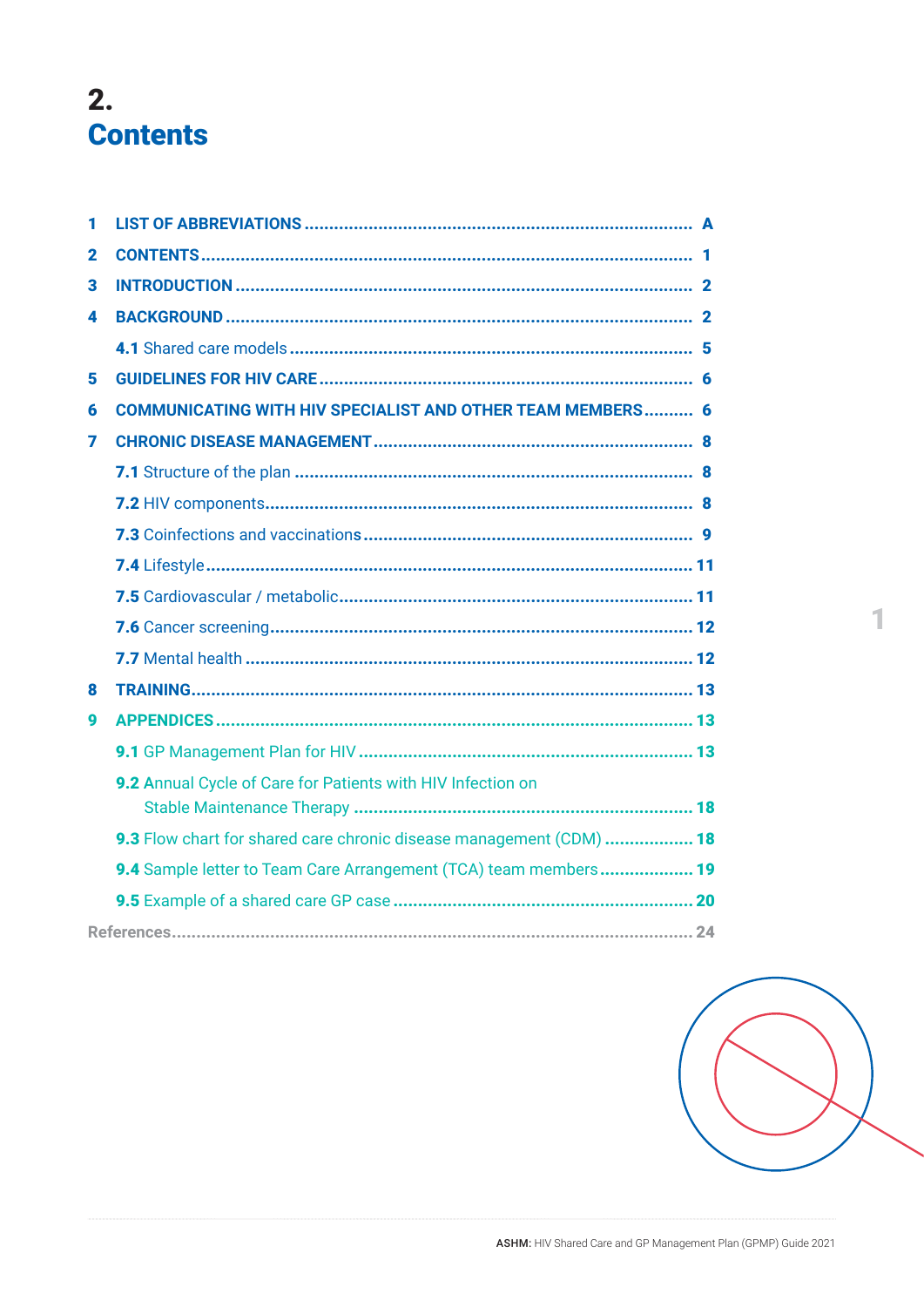### <span id="page-3-0"></span>3. **Introduction**

**Health outcomes for people living with HIV (PLHIV) have improved greatly over the last 25 years largely due to the success of antiretroviral therapy (ART). HIV is now regarded as a chronic disease. However optimal health requires attention to all aspects of patient care.** 

**Approximately half of specialised HIV care in Australia is provided in general practice. However, it is common for many patients to consult a variety of medical practitioners for their HIV care, including general practitioners (GPs), sexual health physicians and other medical specialists.1**

**Available data suggest that the HIV care provided by a GP is consistent with care provided by a specialist HIV physician with both resulting in optimal patient outcomes.2 Despite this, there is still considerable uncertainty around 'shared care' – a model of care in which a patient sees both a GP and another specialist. The purpose of this guide is to provide background on the shared care model and guidance on recommended monitoring and preventative health for people living with HIV (PLHIV).** 

**ASHM acknowledges the care, treatment and management that Nurse Practitioners provide to people living with HIV. Although this** *HIV Shared Care and GP Management Plan* **is written for GPs, Nurse Practitioners managing people with HIV and prescribing HIV s100 medicines may also find it useful.**

**A selection of HIV Shared Care resources is included as appendices to this guide. These resources may also be downloaded from the ASHM website: [www.ashm.org.au/hiv/](Health outcomes for people living with HIV (PLHIV) have improved greatly over the last 25 years largely due to the success of antiretroviral therapy (ART). HIV is now regarded as a chronic disease.  However optimal health requires attention to all aspects of patient care. 
 
Approximately half of specialised HIV care in Australia is provided in general practice. However, it is common for many patients to consult a variety of medical practitioners for their HIV care, including general practitioners (GPs), sexual health physicians and other medical specialists. 

Available data suggest that the HIV care provided by a GP is consistent with care provided by a specialist HIV physician with both resulting in optimal patient outcomes.  Despite this, there is still considerable uncertainty around ‘shared care’ – a model of care in which a patient sees both a GP and another specialist. The purpose of this guide is to provide background on the shared care model and guidance on recommended monitoring and preventative health for people living with HIV (PLHIV).  

ASHM acknowledges the care, treatment and management that Nurse Practitioners provide to people living with HIV. Although this HIV Shared Care and GP Management Plan is written for GPs, Nurse Practitioners managing people with HIV and prescribing HIV s100 medicines may also find it useful.

A selection of HIV Shared Care resources is included as appendices to this guide. These resources may also be downloaded from the ASHM website: 
www.ashm.org.au/hiv/managementhiv/hiv-shared-care-for-gps   
) [managementhiv/hiv-shared-care-for-gps](Health outcomes for people living with HIV (PLHIV) have improved greatly over the last 25 years largely due to the success of antiretroviral therapy (ART). HIV is now regarded as a chronic disease.  However optimal health requires attention to all aspects of patient care. 
 
Approximately half of specialised HIV care in Australia is provided in general practice. However, it is common for many patients to consult a variety of medical practitioners for their HIV care, including general practitioners (GPs), sexual health physicians and other medical specialists. 

Available data suggest that the HIV care provided by a GP is consistent with care provided by a specialist HIV physician with both resulting in optimal patient outcomes.  Despite this, there is still considerable uncertainty around ‘shared care’ – a model of care in which a patient sees both a GP and another specialist. The purpose of this guide is to provide background on the shared care model and guidance on recommended monitoring and preventative health for people living with HIV (PLHIV).  

ASHM acknowledges the care, treatment and management that Nurse Practitioners provide to people living with HIV. Although this HIV Shared Care and GP Management Plan is written for GPs, Nurse Practitioners managing people with HIV and prescribing HIV s100 medicines may also find it useful.

A selection of HIV Shared Care resources is included as appendices to this guide. These resources may also be downloaded from the ASHM website: 
www.ashm.org.au/hiv/managementhiv/hiv-shared-care-for-gps   
)** 

### 4. **Background**

#### **The 6th National HIV Strategy discussed the changing nature and markedly improved prognosis of HIV infection.**

It emphasised that HIV is a chronic disease that is best managed using a team-based interdisciplinary approach involving general practitioners (GPs), other specialists, nurses and other primary care providers.<sup>4</sup> It recommended that models of care should be reviewed and analysed to ensure access to testing, shared care and the complex needs of the ageing population of PLHIV. The strategy further stated that models need to be patient-centred, coordinated and integrated, to promote self-management, to cover the continuum of care and effective management of the acute—chronic continuum and discusses the use of electronic records and other clinical management tools. The strategy emphasised the need "...to build workforce capacity in ambulatory care, shared care and primary healthcare for the ageing population of people living with HIV".

With the 7th National HIV Strategy came a renewed call to "…increase the use and effectiveness of shared care models between general practitioners and HIV specialists"<sup>5</sup> and this is echoed throughout the current 8th National strategy which highlights the importance of "equitable access to and coordination of care…to ensure healthcare and support services are accessible, coordinated and skilled to meet the range of needs of people with HIV, particularly as they age".6

All GPs should be able to perform HIV testing with appropriate pre-test discussion. However, there is evidence that many GPs have poor knowledge regarding HIV testing, treatment, and referral to specialised support services. ASHM provides support to low case-load GPs via a mentoring program available to GPs at the time of diagnosis which involves a phone call from a doctor experienced in delivering a new HIV diagnosis as well as the option to download patient support material. This mentoring program has been well regarded by the GPs involved.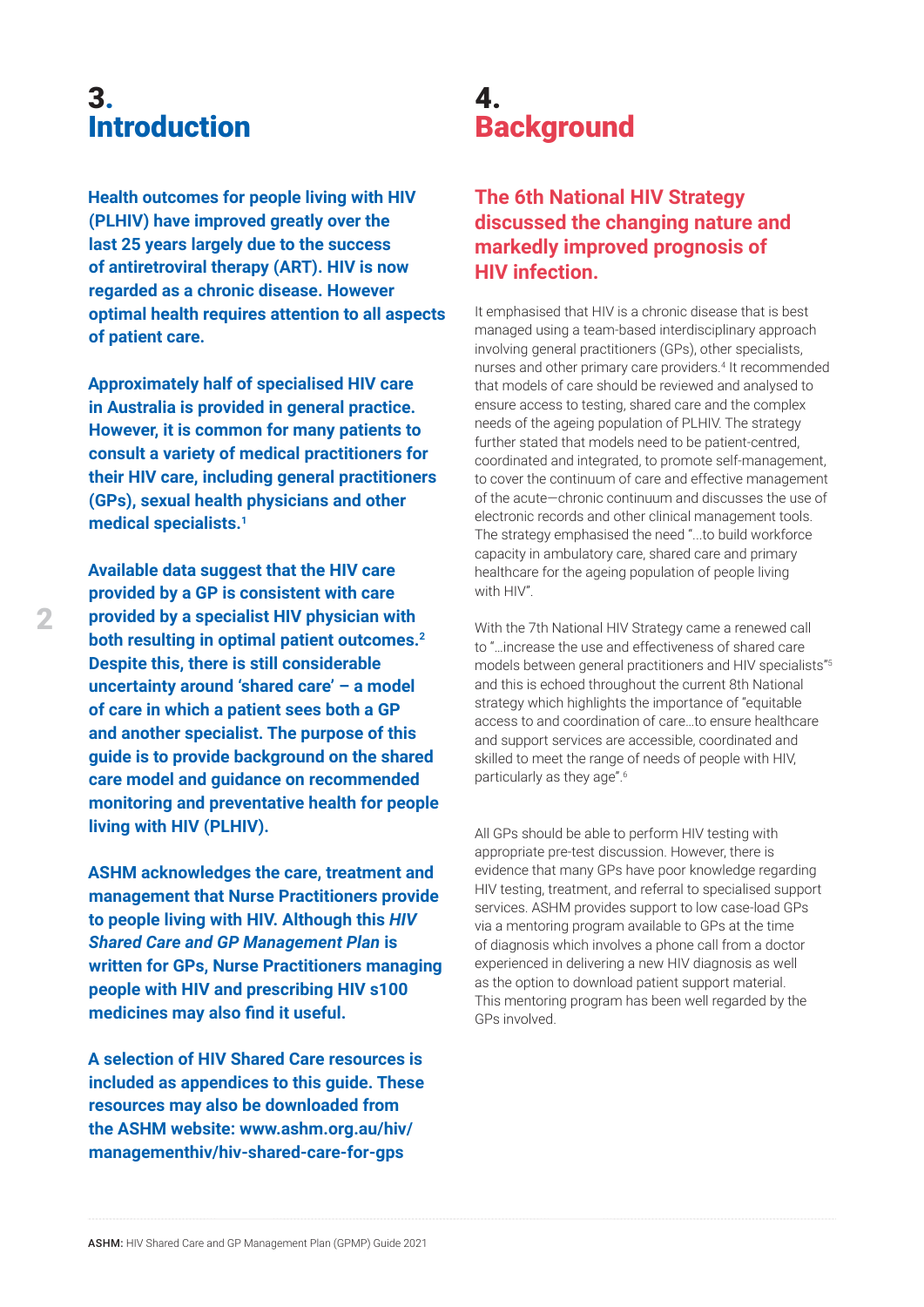*'HIV shared care is the joint participation of GPs and specialists in the planned delivery of care informed by an adequate education program and information exchange over and above routine referral letters.'* 

 **(Hickman, et al3)** 



### **KEY AREAS FOR ACTION (8th National Strategy)**

- **+ Improve the integration of care provided to people with HIV, including by general practitioners, sexual health physicians, psychosocial support services, community pharmacies, community-based nursing, other health services and specialists, and aged care services, particularly in rural and remote locations**
- **+ Identify, implement, and evaluate models of care that meet the needs of people with HIV who are ageing and ensure quality of care across services**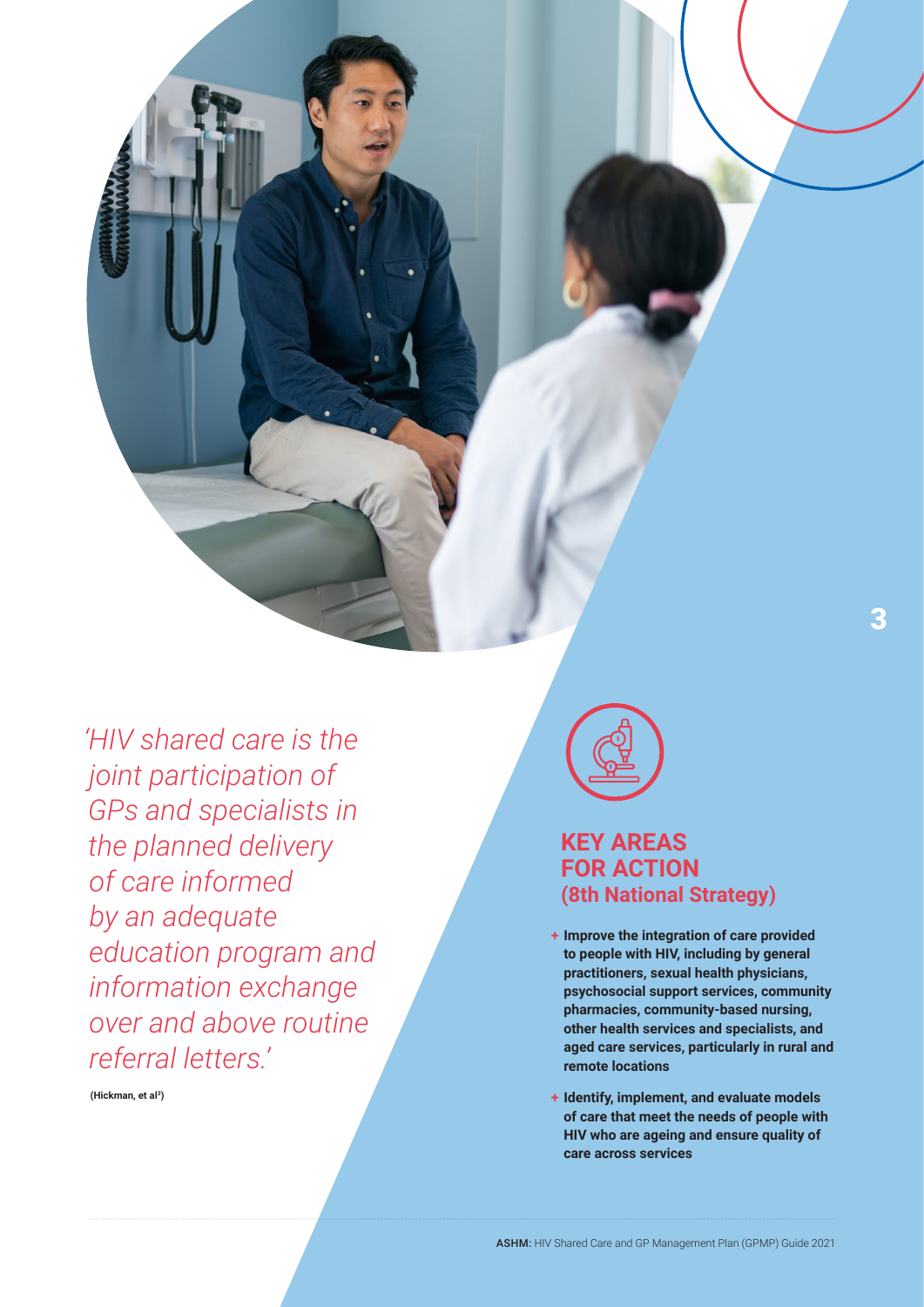#### **Figure 1: Models of HIV care by GPs**

The **specialist GP model** (also referred to as **s100 GPs** after Section 100 of the Pharmaceutical Benefit Scheme) has been developed in Australia over recent decades with GPs attending comprehensive training programs in HIV care with continuing medical education (CME) points allocated by both ASHM and the RACGP.

#### **ACTIVITIES ADDITIONAL TRAINING**

**Monitoring and support** Short course **Diagnosis, basic evaluation** Nil

**Prescribing HIV s100 medications** s100 training course, annual CME

**S100 GP**

**SHARED CARE GP**

#### **GENERAL PRACTITIONER**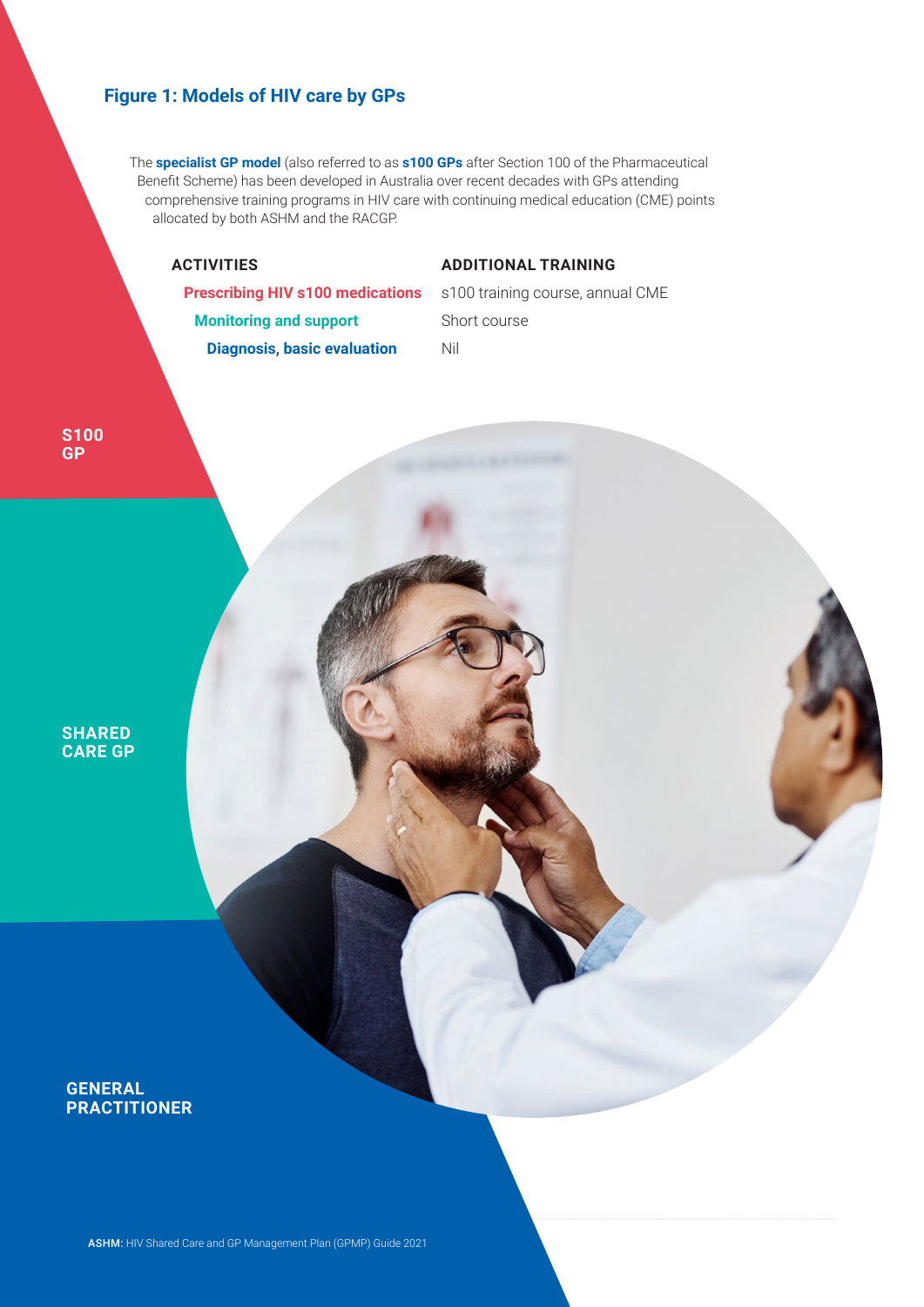#### <span id="page-6-0"></span>**Figure 2: Sources of HIV Care (Futures 9)1**

The HIV Futures 9<sup>1</sup> survey was completed by 847 PLHIV and found that GPs provided almost 50% of HIV-specific care for this group (see figure 2).



#### **4.1 Shared care models**

GP shared care models have been defined as the joint participation of primary care physicians and specialty care physicians in the planned delivery of care informed by an adequate education program and information exchange **over and above routine referral notices**. 3 Shared care systems may be further classified as:

- 1 **Community clinics: specialists attend clinics in a primary-care setting.** 
	- 2 **Basic model: a regular communication system is set up between specialist and primary care.**
- 3 **Liaison: a liaison meeting occurs between specialists and primary-care staff.**
- **4** Shared care record card: information sharing **where an agreed data set is entered onto a record card carried by the patient.**
- 5 **Computer-assisted shared care and email: an agreed data set is collected in both the specialty and primary-care setting and is exchanged online.**

According to findings from a series of workshops run by ASHM in 2012 exploring the needs of GPs in providing shared care, the key needs for HIV shared care within general practice include:

- **+ A clear definition of shared care**
- **+ Clear guidelines around the role of the GP within the model**
- **+ Support with information exchange**
- **+ Support with the use of new technologies that can facilitate shared care**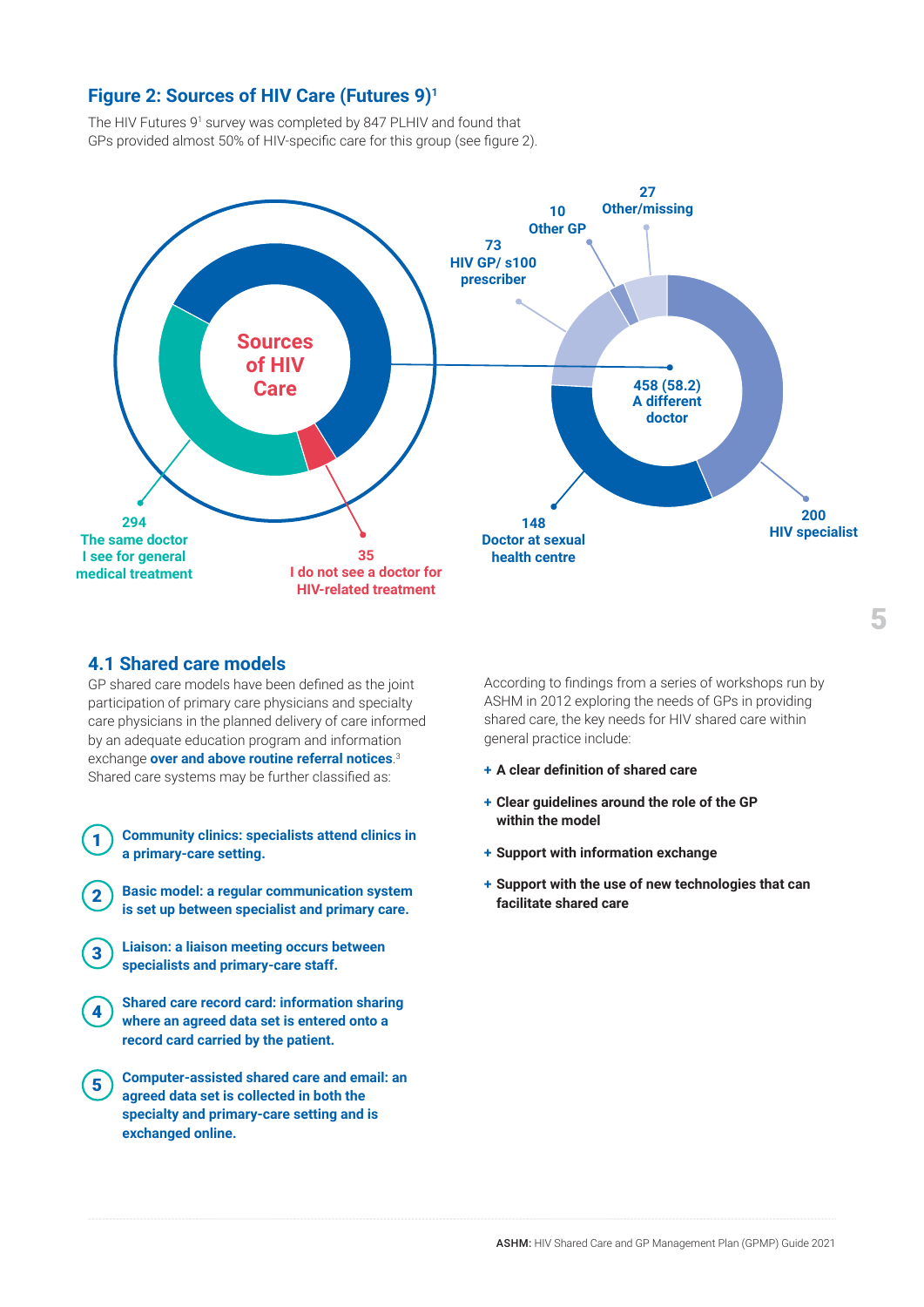### <span id="page-7-0"></span>5. Guidelines for HIV Care

#### **There are several guidelines that are relevant to providing care for PLHIV in the Australian context:**

- + **HIV specific guidelines** are detailed in Australian Commentary on the US Department of Health and Human Services (DHHS) Guidelines for the use of Antiretroviral Agents in HIV 1-Infected Adults and Adolescents<sup>8</sup> <https://arv.ashm.org.au/> and the EACS Guidelines Oct 2020 Version 10.19 [https://www.eacsociety.org/files/guidelines-10.1\\_5.pdf](https://www.eacsociety.org/files/guidelines-10.1_5.pdf)
- + **General health care** is based on the RACGP's Guidelines for preventive activities in general practice (Red Book) 9th Edition<sup>10</sup> [https://www.racgp.org.au/](https://www.racgp.org.au/download/Documents/Guidelines/Redbook9/17048-Red-Book-9th-Edition.pdf) [download/Documents/Guidelines/Redbook9/17048-](https://www.racgp.org.au/download/Documents/Guidelines/Redbook9/17048-Red-Book-9th-Edition.pdf) [Red-Book-9th-Edition.pdf](https://www.racgp.org.au/download/Documents/Guidelines/Redbook9/17048-Red-Book-9th-Edition.pdf)
- + **Immunisation handbook**<sup>11</sup> <https://immunisationhandbook.health.gov.au/>
- + **Sexual health screening** for men who have sex with men (MSM) is detailed in the STIGMA quidelines<sup>12</sup> [https://stipu.nsw.gov.au/wp-content/uploads/STIGMA\\_](https://stipu.nsw.gov.au/wp-content/uploads/STIGMA_Guidelines2019_Final-1.pdf) [Guidelines2019\\_Final-1.pdf](https://stipu.nsw.gov.au/wp-content/uploads/STIGMA_Guidelines2019_Final-1.pdf)
- + These are summarised in the **HIV Monitoring Tool** [https://ashm.org.au/resources/hiv-resources-list/hiv](https://ashm.org.au/resources/hiv-resources-list/hiv-monitoring-tool/)[monitoring-tool/](https://ashm.org.au/resources/hiv-resources-list/hiv-monitoring-tool/)
- + An **Annual Cycle of Care** for Patients with HIV Infection on Stable Maintenance Therapy is provided in **Appendix 9.2.**
- + At the core of these activities is the **GP Management Plan for HIV**. This is a chronic disease management tool designed to enhance and formalise communication between health professionals.

### 6. Communicating with HIV Specialist and other team members

**Communicating with other health care practitioners remains a challenge in all areas of medicine. PLHIV may see several different doctors, nurses, allied health care providers and specialised support services.** 

Chronic Disease Management (CDM, formerly Enhanced Primary Care or EPC) provides a structure to enhance patient care planning and to improve communications between health practitioners. These include the GP Management Plan (GPMP) which is designed to improve care for people with chronic health problems and the team care arrangement (TCA). TCAs apply to all PLHIV provided they need health services from three or more practitioners. CDM items are included in the Medicare schedule and attract a payment (see next section).

Communications with other team members can be by phone, fax, and secure email or by case conference. The situation of each GP and patient is unique so communication methods will vary. The GPMP and TCA provide a potential structure and checklist to support comprehensive health care. Refer to **Appendix 9.1 and 9.2** GPMP for HIV.

A possible flow-chart for using GPMP as part of the shared care process is shown in **Appendix 9.3.** 

A sample letter to other team members is included in **Appendix 9.4**.

In general practice, a key issue in improving communication is to use the 'copy to' feature in pathology ordering. This means that other team members will receive copies of pathology results.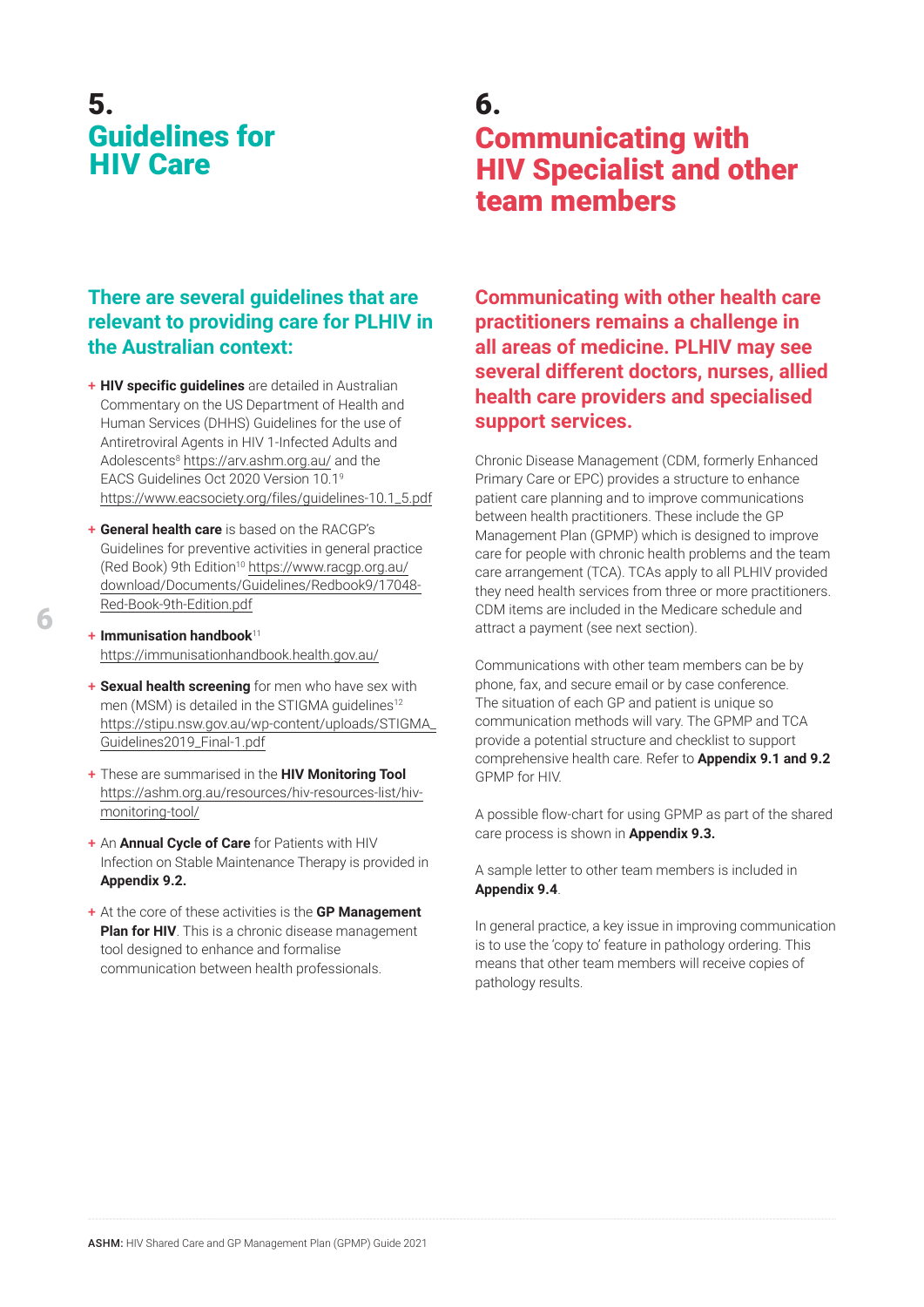*With good communication, HIV infection can be managed using a team-based interdisciplinary 'shared care' approach involving GPs, specialists, nurses, allied health and specialist support services.*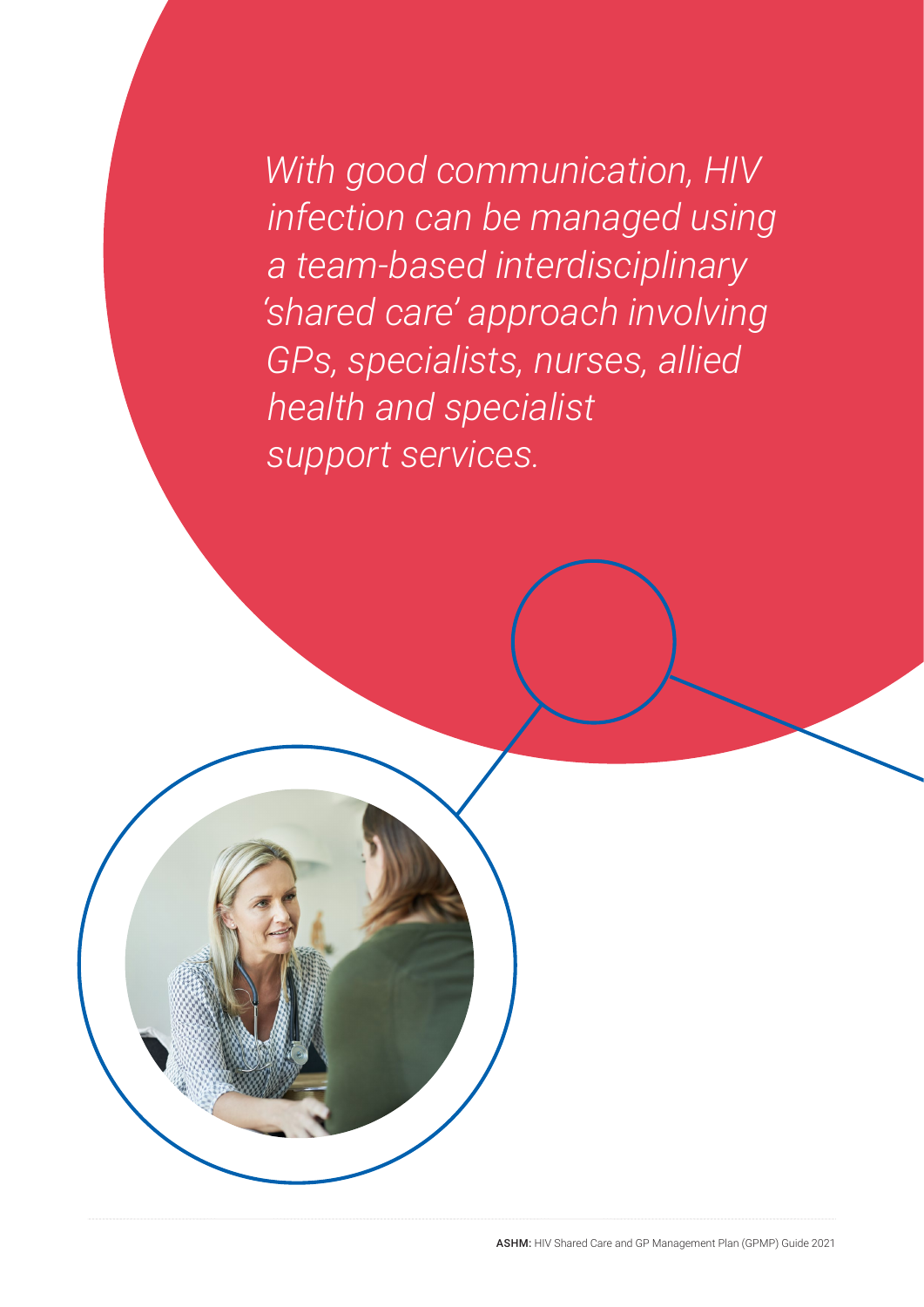### <span id="page-9-0"></span>7. Chronic Disease Management

**Medicare provides support via specific item numbers to encourage appropriate chronic disease management.15 All patients with HIV are entitled to these services. The use of an electronic GPMP/TCA has been shown to result in significant improvements in clinical outcomes in the management of diabetes.16** 

To claim a GPMP (item721) the GP needs to prepare a comprehensive written plan describing:



1 the patient's health care needs, health problems and relevant conditions



 $\left( 2 \right)$  management goals with which the patient agrees

3) actions to be taken by the patient

treatment and services the patient is likely to need

arrangements for providing this treatment and these services



arrangements to review the plan by a date specified in the plan

#### **7.1 Structure of the plan**

The GPMP and TCA are structured health care plans. The plan used is based on a template provided by the [Department of Health](https://www1.health.gov.au/internet/main/publishing.nsf/content/mbsprimarycare-chronicdiseasemanagement).

The GPMP is structured along the following lines with the components of the plan based on relevant guidelines.

#### **7.2 HIV components**

HIV monitoring will generally be performed by the treating doctor. CD4 cells and HIV viral load will be checked every 3 – 6 months. It is helpful to have copies of these results forwarded to you. Other elements to review include drug interactions, adherence to therapy and side effects.

**Patient education and support** should be provided at every visit.

**Adherence** should be assessed at every monitoring visit. Older HIV medications were very demanding in their dosing requirements, requiring greater than 95% adherence to maintain HIV control. Newer medications have longer half-lives and are more 'forgiving,' however, high levels of adherence are still needed. Enquiries about adherence could be framed as permissive questions such as: "Many people have trouble taking their medications every day. Have you had any difficulties recently?" The use of simple adherence aids such as pill boxes may be helpful. Patient education re disease prognosis, potential transmission, treatment options.

| <b>Patient's health needs</b>   | <b>Management goals</b>                                           | <b>Treatment and services</b>                                                         | <b>Arrangements for</b><br>treatments/services |
|---------------------------------|-------------------------------------------------------------------|---------------------------------------------------------------------------------------|------------------------------------------------|
| <b>Education about HIV</b>      | <b>Good understanding of HIV</b><br><b>Including U=U and TaSP</b> | Patient education re<br>disease prognosis potential<br>transmission treatment options | GP / Nurse /<br>Treatment educator             |
| <b>CD4 HIV viral load</b>       | <b>Monitor immune function</b>                                    | Check every 3-6 months                                                                | GP / Specialist                                |
| <b>Interactions</b>             | <b>Prevent problems from</b><br>drug interactions                 | Check all current medicines at<br>every visit                                         | GP / Specialist                                |
| <b>Continuing ART treatment</b> | <b>Need to take ART</b><br>medication regularly<br>once started   | Assess adherence at every visit.<br>support as needed                                 | GP / Nurse /<br>Treatment educator             |
| Side effects of treatment       | Reduce side effects                                               | Review side effects at every visit                                                    | GP / Specialist                                |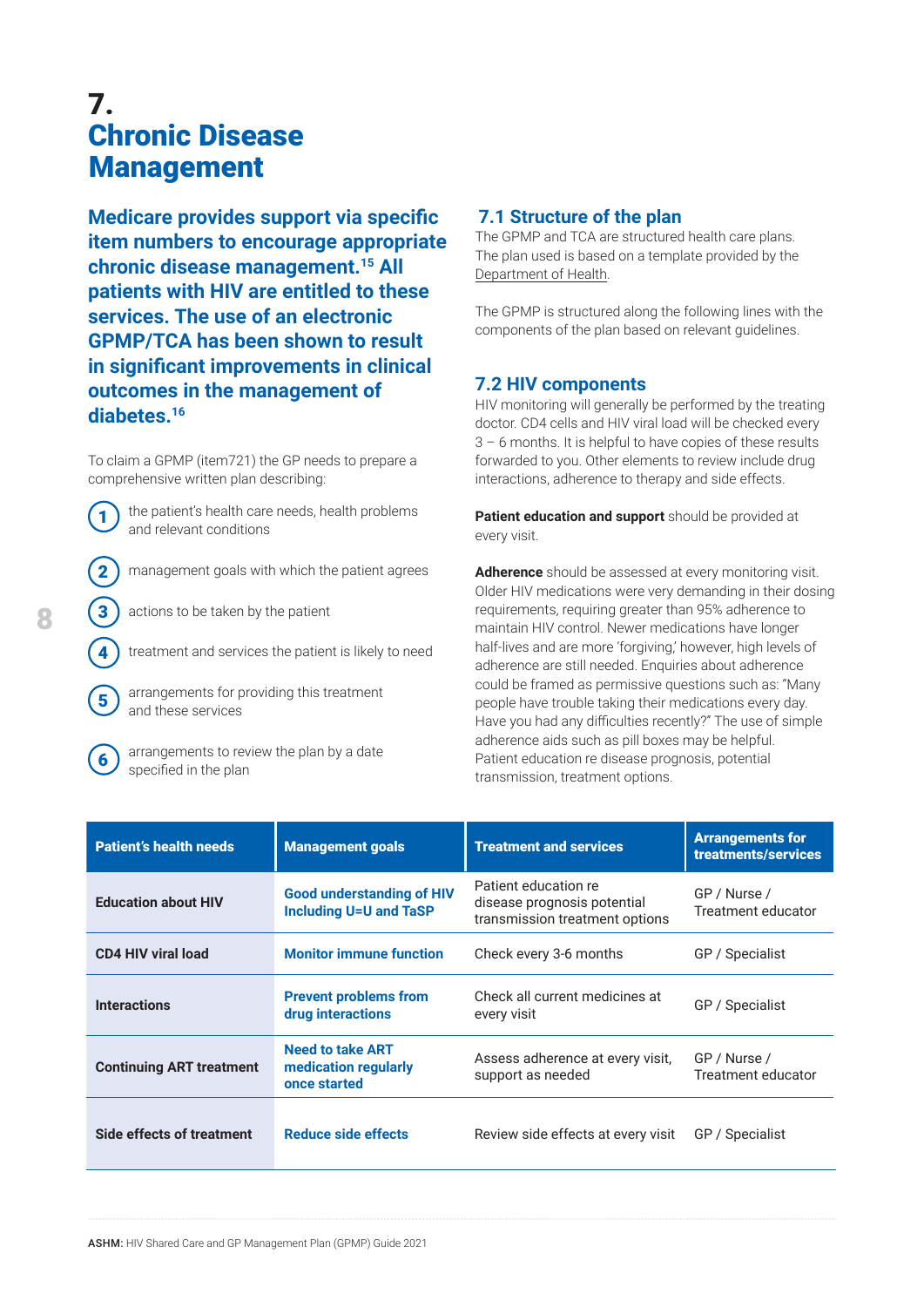<span id="page-10-0"></span>**Side effects** should also be reviewed. Many patients may be experiencing significant side effects but may not report these unless asked specifically. The presence of side effects is associated with reduced adherence and poorer quality of life.11Again general questions should be asked followed by more specific questions targeted at common side effects associated with particular regimens (e.g. presence of diarrhoea or sleep disturbance and mood changes).

Patients require close monitoring in the first few months of treatment. Side effects are most likely to occur at this time and medication may need to be modified. Once treatment is commenced, HIV viral load will generally become 'undetectable' after 3 months. This means that the HIV RNA level is less than the limit of detectability of the assay performed by the pathology laboratory (now less than 20 – 40 copies per mL). Suppression of viral replication will be associated with reduced CD4 cell loss and recovery of the CD4 count. CD4 count recovery is a much slower process lasting several years. Once patients are stable the frequency of HIV monitoring can be reduced to every 3-6 months.

If the HIV viral load does not become undetectable or increases after starting treatment this may represent the emergence of resistant HIV and virological treatment failure. Most commonly, this results from adherence difficulties. Intermittent low levels of detectable virus (up to 200 copies per mL) may occur without resistance.

Drug interactions should be considered at each regular visit. All prescribed and over the counter medications should be recorded. Interactions can be complex as commonly used ART can induce or inhibit hepatic drug metabolism. Detailed support can be obtained from online reference tools such the University of Liverpool: www.hiv-druginteractions.org

#### **Examples of dangerous drug interactions:**

- + Inhaled budesonide levels increased with ritonavir causing Cushing syndrome
- + Simvastatin levels elevated with protease inhibitors causing myositis
- + Proton pump inhibitors lower atazanavir levels causing treatment failure

#### **7.3 Coinfections and vaccinations**

Historically most patients with HIV experienced lifethreatening infectious diseases such as Pneumocystis jirovecii pneumonia (PJP). People with a CD4 count of < 200 cells/µL or < 14% of lymphocyte count remain vulnerable to serious infections. This group needs to be treated with appropriate antibiotic prophylaxis, most commonly trimethoprim-sulphamethoxazole (Bactrim DS or Septrin). If the CD4 count falls below 50 cells/uL prophylaxis against Mycobacterium Avium

Complex (MAC) should also be commenced, after exclusion of active MAC or Mycobacterium Tuberculosis (TB). Azithromycin 1.2g orally weekly is most used. Most patients in regular care will have a CD4 count over 200 so will not require antibiotic prophylaxis.

Vaccination is less effective for those with severe immune suppression [\(CD4 < 200\)](https://www.bhiva.org/vaccination-guidelines). All patients should be screened for hepatitis A, B and C. Susceptible patients should receive vaccination for hepatitis A and B. Hepatitis B surface antibody levels (anti-HBs) should be checked, and patients revaccinated to maintain an anti-HBs level > 10. Sexual transmission of hepatitis C can occur under certain circumstances between HIV +ve men who have sex with men (MSM), who should have annual Hepatitis C screening. Other high-risk groups, including people who inject drugs, should have annual hepatitis C testing. All patients diagnosed with hepatitis C infection can be cured with direct acting antivirals (DAAs). Hepatitis C DAAs may interact with ART which may influence regimen choice. Chronic hepatitis B can be treated with ART so coinfection with hepatitis B also influences choice of ART treatment.

Respiratory infections are more common in this patient group. All patients should have annual influenza vaccinations and pneumococcal vaccination as per current quidelines.<sup>12</sup>

Many PLHIV travel and will need to consider travel related vaccinations. In general vaccination is safe with all inactivated vaccines and some live attenuated vaccines (MMR, varicella). Vaccination with BCG, oral polio and oral typhoid is contraindicated. Yellow fever vaccination can be given if there is significant risk provided CD4 > 200 cells/µL.

Vaccination for human papillomavirus is safe and immunogenic in PLHIV but is currently not funded for adults under the National Immunisation Program. However, some patients may choose to pay for this vaccination themselves.

Sexually transmitted infections (STIs) should be screened for as recommended in current guidelines. All MSM are advised to have at least an annual STI check including gonorrhoea, chlamydia, and syphilis.15 Other groups should be screened opportunistically.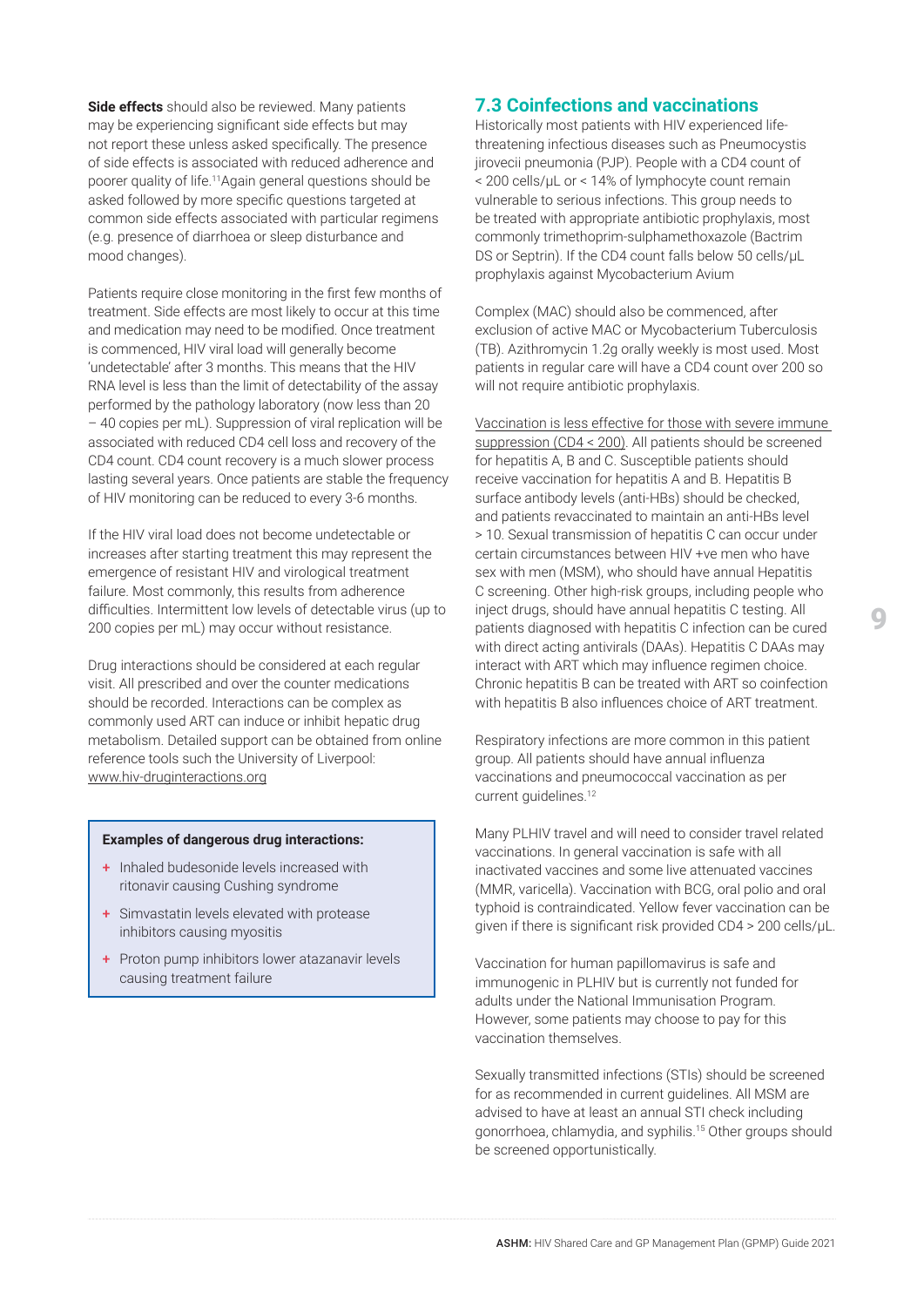| <b>Patient's health needs</b> | <b>Management goals</b>                 | <b>Treatment and services</b>                                                        | <b>Arrangements for</b><br>treatments/services |
|-------------------------------|-----------------------------------------|--------------------------------------------------------------------------------------|------------------------------------------------|
| <b>Hepatitis A</b>            | <b>Prevent</b>                          | Vaccination x 2 if at risk                                                           | GP / Nurse                                     |
| <b>Hepatitis B</b>            | <b>Detect and prevent</b>               | Vaccination x 3 if at risk*                                                          | GP / Nurse                                     |
| <b>Hepatitis C</b>            | <b>Detect and treat</b>                 | Check HCV Ab at baseline, annual<br>check if at risk#                                | GP / Nurse                                     |
| <b>Influenza</b>              | <b>Prevent</b>                          | Annual vaccination                                                                   | GP / Nurse                                     |
| <b>Pneumococcal</b>           | <b>Prevent</b>                          | Vaccination x 3                                                                      | GP / Nurse                                     |
| <b>Tetanus/pertussis</b>      | <b>Prevent</b>                          | Vaccination every 10 years                                                           | GP / Nurse                                     |
| <b>HPV</b>                    | <b>Prevent</b>                          | Vaccination x 3                                                                      | GP / Nurse                                     |
| <b>Meningococcal B</b>        | <b>Prevent</b>                          | Vaccination X 2                                                                      | GP / Nurse                                     |
| <b>Meningococcal ACWY</b>     | <b>Prevent</b>                          | Vaccination X 1 every 5 years                                                        | GP / Nurse                                     |
| Varicella serology            | <b>Prevent</b>                          | Vaccination X 2 if needed                                                            | GP / Nurse                                     |
| <b>MMR</b> serology           | <b>Prevent</b>                          | Vaccination X 2 if needed                                                            | GP / Nurse                                     |
| <b>Zoster vaccination</b>     | <b>Prevent</b>                          | Vaccination X 1 at 60, note cautions                                                 | GP / Nurse                                     |
| <b>STIs</b>                   | <b>Early detection and</b><br>treatment | Depending on risk group<br>MSM: $3 - 12$ monthly screens as per<br>STIGMA quidelines | GP / Nurse                                     |

10

\* Always order 3 tests to determine status: HBSAg, anti-HBc (HBcAb), anti-HBs (HBsAb).

Vaccinate if -ve anti-HBs and -ve anti-HBc, revaccinate if anti-HBs < 10 mlU/mL.12 # HCV PCR if previously treated or resolved infection

#### **7.4 Lifestyle**

Modifiable risk factors are very important for people living with HIV. Smoking particularly, is more prevalent in this population and has been shown to be associated with multiple complications including pneumonia, lung cancer and cardiovascular disease.15 Approaches to monitoring

and interventions are similar to the general population. Motivational interviewing and other lifestyle interventions such as 'Smoking, Nutrition, Alcohol and Physical activity (SNAP)'16 provide a useful framework for patient counselling.

| <b>Patient's health needs</b>                      | <b>Management goals</b>                                           | <b>Treatment and services</b>                         | <b>Arrangements for</b><br>treatments/services  |
|----------------------------------------------------|-------------------------------------------------------------------|-------------------------------------------------------|-------------------------------------------------|
| <b>Smoking current:</b>                            | <b>Complete cessation</b>                                         | Opportunistic                                         | Patient / GP / Nurse                            |
| <b>Nutrition</b>                                   | <b>Healthy diet</b>                                               | Review every $6 - 24$ months                          | Patient / GP / Nurse / Dietitian                |
|                                                    | <b>Detect and treat</b>                                           | Check HCV Ab at baseline, annual<br>check if at risk# | GP / Nurse                                      |
| <b>Alcohol intake</b><br><b>Current drinks/day</b> | Target:<br>drinks/day<br>Ideal: max 2 daily                       | Review every 2 years                                  | Patient / GP / Nurse                            |
| <b>Physical activity</b><br>Current:               | Target:<br>Ideal: 30mins of<br>mod erate activity<br>on most days | Review every 2 years                                  | Patient / GP / Nurse /<br>Exercise Physiologist |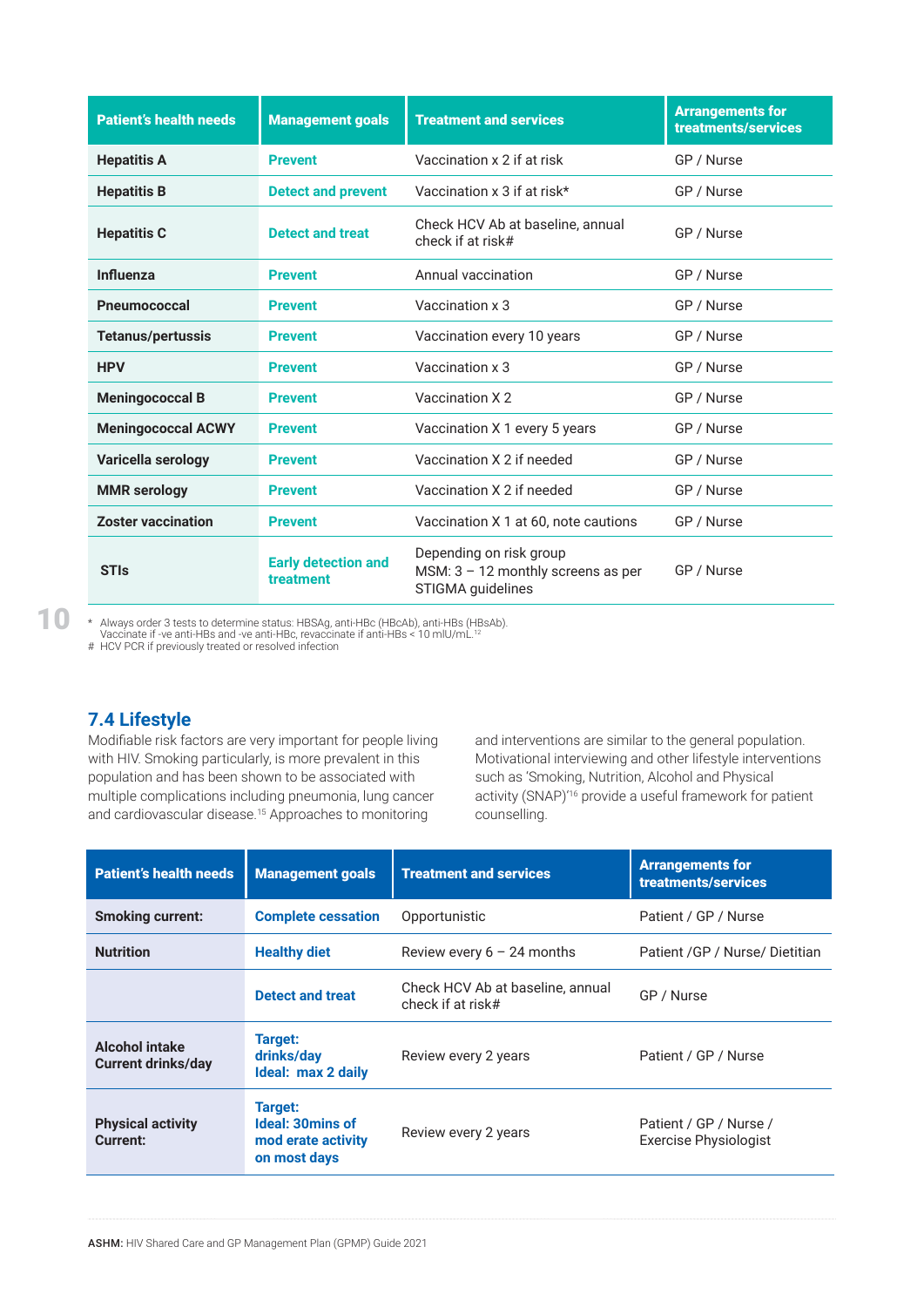#### <span id="page-12-0"></span>**7.5 Cardiovascular / metabolic**

Cardiovascular disease is more common in those living with HIV. Risk factors such as smoking are more prevalent but HIV itself appears to increase the risk of ischaemic heart disease (IHD) by about 75%17. Patients should have their absolute cardiovascular risk calculated using a tool such as the Australian calculator found at <http://www.cvdcheck.org.au/>

Diabetes, hyperlipidaemia and abnormal fat distribution (lipodystrophy) are also more prevalent in people living with HIV. The causes of these co-morbidities are complex and involve the effects of HIV as well as side effects from some ART.18

All patients require monitoring in line with standard guidelines. Blood pressure and weight should be checked regularly. Fasting lipids and glucose should be measured at least annually, and more frequently if abnormal. ART may need to be switched to reduce metabolic complications if they are thought to be medication related. This can be a complex decision as it is still most important to maintain good control over HIV. In general, treatment is similar to the general population except that certain medications should be avoided due to drug-drug interactions (e.g. simvastatin).

Monitoring renal and liver function is important especially when starting medications. There are specific guidelines depending on medications used.12 Proteinuria can be assessed by urine dipstick or more precisely by protein / creatinine ratio.

| <b>Patient's health needs</b>                                | <b>Management goals</b>                                 | <b>Treatment and services</b>                                                                                        | <b>Arrangements for</b><br>treatments/services |
|--------------------------------------------------------------|---------------------------------------------------------|----------------------------------------------------------------------------------------------------------------------|------------------------------------------------|
| Weight:<br>Waist:<br><b>BMI:</b>                             | <b>Target weight:</b><br>Ideal weight:<br>$BMI \leq 25$ | Review every $6 - 24$ months                                                                                         | Patient / GP / Nurse /<br>Dietitian            |
| <b>CV</b> risk calculation<br><b>Absolute risk:</b>          | <b>Minimise risk</b>                                    | Calculate every 2 years                                                                                              | Patient / GP / Nurse/                          |
| <b>Blood pressure</b><br>BP:                                 | < 140/90<br>< 130/80<br>(DM, Albuminuria)               | Check every $6 - 24$ months<br>Lifestyle change, medication<br>if required                                           | Patient / GP / Nurse                           |
| <b>Lipids</b><br><b>Fasting Lipids:</b>                      | <b>Target lipids</b>                                    | Check fasting cholesterol every year<br>Lifestyle change, medication if<br>required                                  | Patient / GP / Nurse/<br>Dietitian             |
| Glucose<br><b>Fasting Glucose:</b>                           | <b>Glucose</b><br><5.5mmol/L                            | Check fasting every year<br>Lifestyle change, medication                                                             | Patient / GP / Nurse /<br>Dietitian            |
| Renal<br>eGFR:<br>Urinalysis:                                | eGFR > 90<br><b>Normal urinalysis</b>                   | eGFR 3-6 monthly (with ART), $6 - 12$<br>monthly (no ART)<br>Urinalysis at baseline, every $6 - 12$<br>months on ART | GP / Nurse                                     |
| Liver<br>LFT:                                                | <b>Optimise liver</b><br>function                       | LFT 3-6 monthly (with ART), $6 - 12$<br>monthly (no ART)                                                             | GP / Nurse                                     |
| <b>Osteoporosis</b><br>Cal, Phos, ALP, vit D<br><b>FRAX:</b> | <b>Optimise bone</b><br>health                          | Assess risk factors for Osteoporosis<br>Females >45,<br>Males > 50<br>Consider BMD                                   | GP / Nurse / Dietitian                         |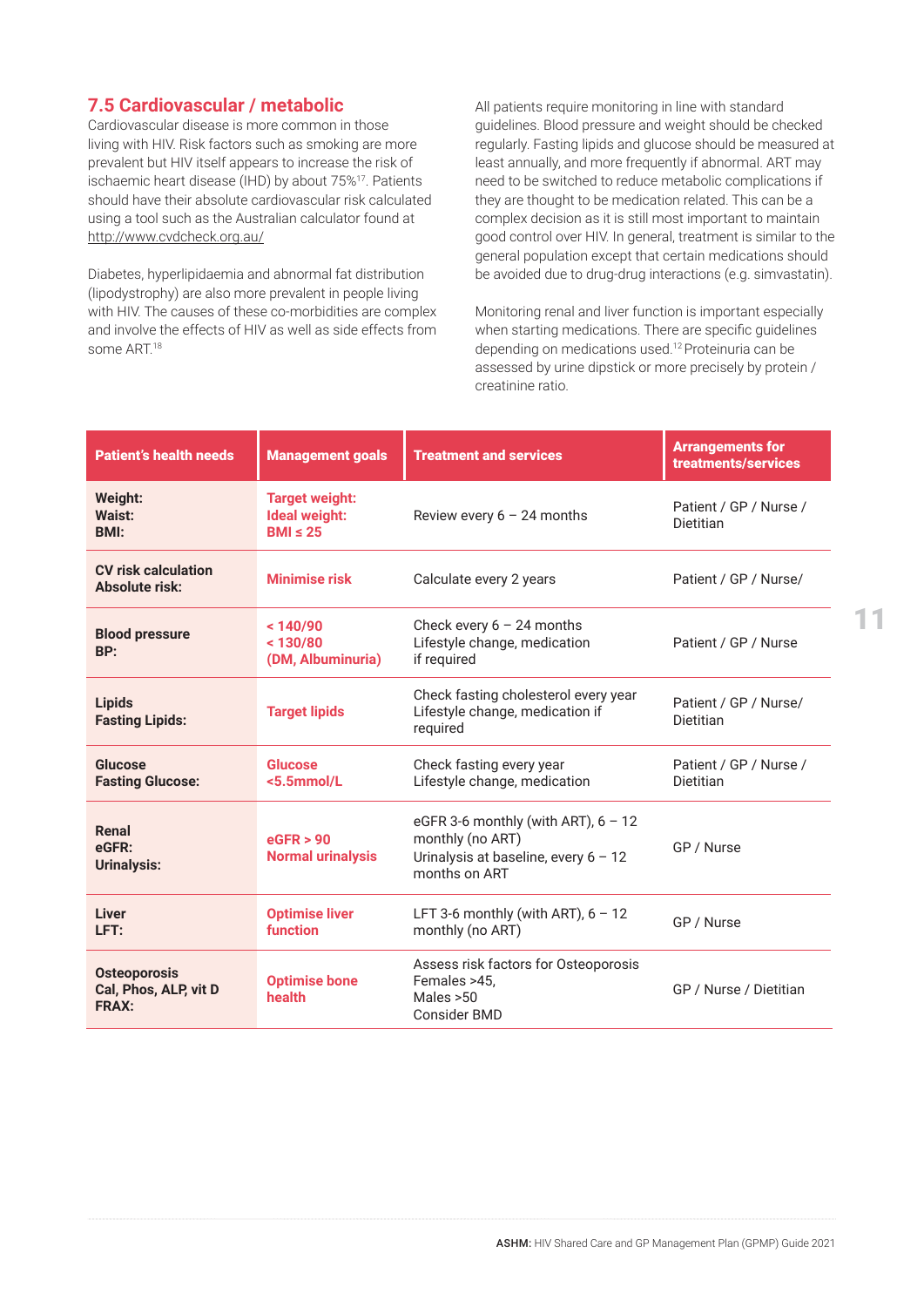#### <span id="page-13-0"></span>**7.6 Cancer screening**

The incidence of some malignancies is much higher in the presence of HIV infection, but standard screening guidelines for cancer remain the same as the general population except for HPV related cancers. Cervical HPV screening should be performed every 3 years.<sup>19</sup> Anal cancer is more common in gay and bisexual males and nonbinary persons who practice receptive anal intercourse. There is ongoing research investigating optimal screening methods. Any symptoms such as anal bleeding or masses should

be investigated. Currently all people with HIV infection are advised to have annual digital ano-rectal examination (DARE) from age 50.20

Trans and gender diverse patients need careful consideration as to their appropriate cancer screening needs based on their particular situation (i.e. presence of prostate, breast, cervical tissue).

| <b>Patient's health needs</b> | <b>Management goals</b>               | <b>Treatment and services</b>                                                        | <b>Arrangements for</b><br>treatments/services |
|-------------------------------|---------------------------------------|--------------------------------------------------------------------------------------|------------------------------------------------|
| Colon                         | <b>Early detection</b>                | FOBT (every 2 years age $50 - 75$ )<br>or colonoscopy (higher risk)                  | GP/Nurse                                       |
| <b>Skin</b>                   | <b>Early detection,</b><br>prevention | Sun avoidance and protection,<br>Consider regular skin checks<br>(high risk $>$ 40), | GP / Nurse                                     |
| <b>Cervical (female)</b>      | <b>Early detection</b>                | HPV every 3 years                                                                    | GP / Nurse                                     |
| <b>Breast (female)</b>        | <b>Early detection</b>                | Mammogram every 2 years<br>$(age 50 - 69)$                                           | GP / Nurse                                     |
| Prostate (male)               | <b>Early detection</b>                | Consider PSA from age 50                                                             | GP / Nurse                                     |
| Anal cancer                   | <b>Early detection</b>                | Annual digital ano-rectal<br>examination age 50                                      | GP / Nurse                                     |

#### **7.7 Mental health**

Depression in PLHIV is common with a prevalence of approximately 30%.21 Assessment of mood can be performed opportunistically. PLHIV also frequently experience discrimination as well as occupational, housing, and financial disadvantage. Referral to a psychologist or peer support worker (including HIV Peer Navigators)

is recommended.Neurocognitive impairment is also more common in this population however screening is controversial. Consider specialist referral if patients report symptoms such as memory loss, poor concentration or other cognitive difficulties.

| <b>Patient's health needs</b>                   | <b>Management goals</b>                                    | <b>Treatment and services</b> | <b>Arrangements for</b><br>treatments/services |
|-------------------------------------------------|------------------------------------------------------------|-------------------------------|------------------------------------------------|
| <b>Depression, mental illness</b>               | <b>Early detection,</b><br>treatment                       | Opportunistic screening       | GP / Nurse                                     |
| Drug use                                        | <b>Early detection,</b><br>treatment                       | Opportunistic screening       | GP / Nurse                                     |
| Housing, financial situation,<br>social support | <b>Optimise</b>                                            | Opportunistic screening       | GP / Nurse                                     |
| <b>Sexual / reproduction</b>                    | <b>Optimise</b><br>sexual function,<br>reproductive health | Opportunistic screening       | GP / Nurse                                     |
| <b>Cognitive</b>                                | <b>Screening</b><br>questionnaire                          | As indicates if at risk       | GP / Nurse                                     |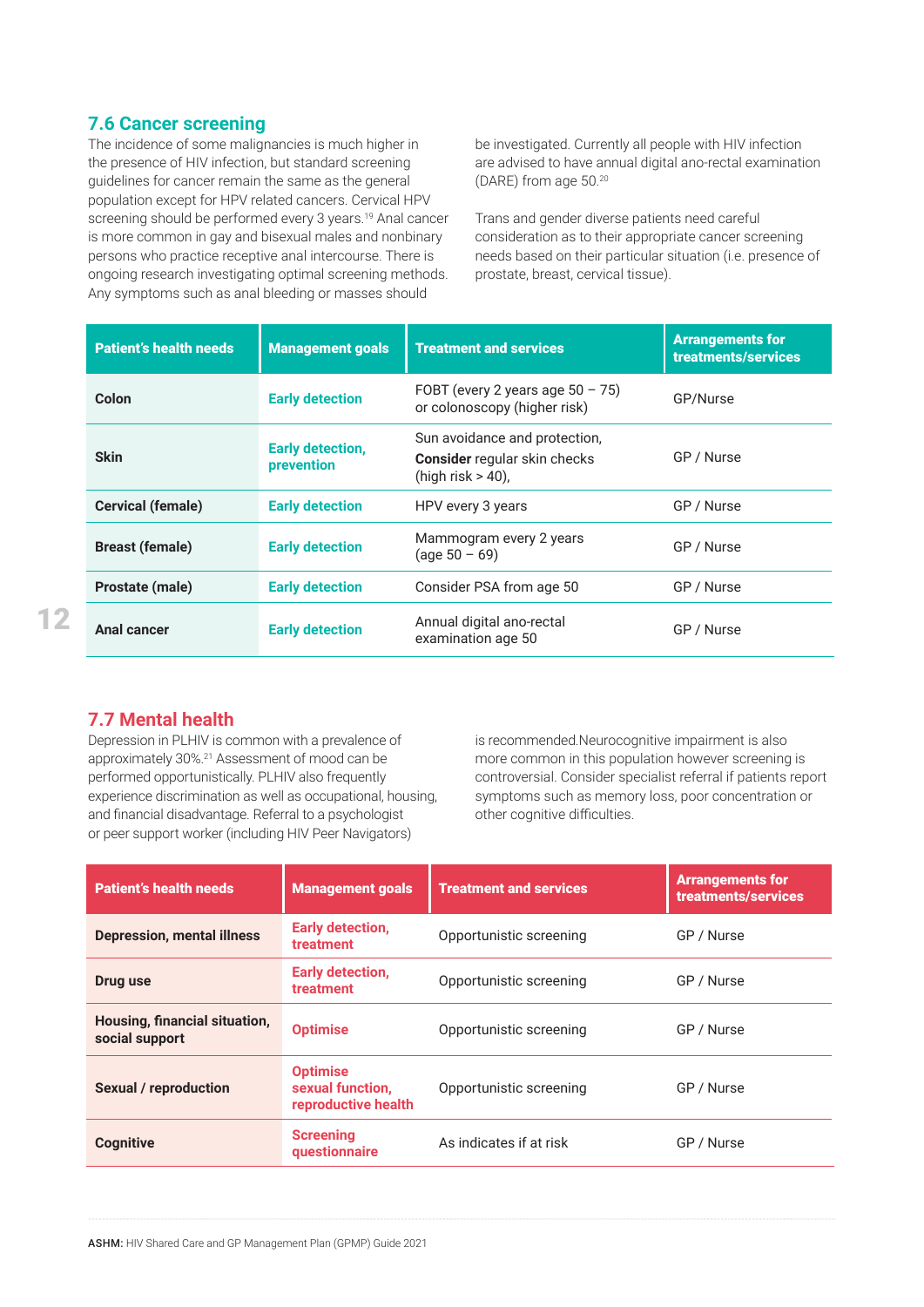### <span id="page-14-0"></span>8. Training

Training Options for GPs interested in HIV Shared Care See https://ashm.org.au/training/

### 9. Appendices 9.1 GP Management Plan for HIV

| Date service provided:                                   |                                  |
|----------------------------------------------------------|----------------------------------|
|                                                          |                                  |
| Patient's name:                                          |                                  |
| Patient's address:                                       |                                  |
| Date of Birth:                                           |                                  |
| <b>Contact Details:</b>                                  |                                  |
| Medicare No:                                             |                                  |
| Private Health Insurance or<br>Health Care Card details: |                                  |
| Patient's usual GP:                                      | Patient's carer (if applicable): |

Other notes or comments relevant to the patient's care planning (eg. need for translator):

Current problems:

Medications (including OTC):

Allergies:

Social History: Occupation, Marital status, Sexual Orientation, Accommodation, Smoking, Alcohol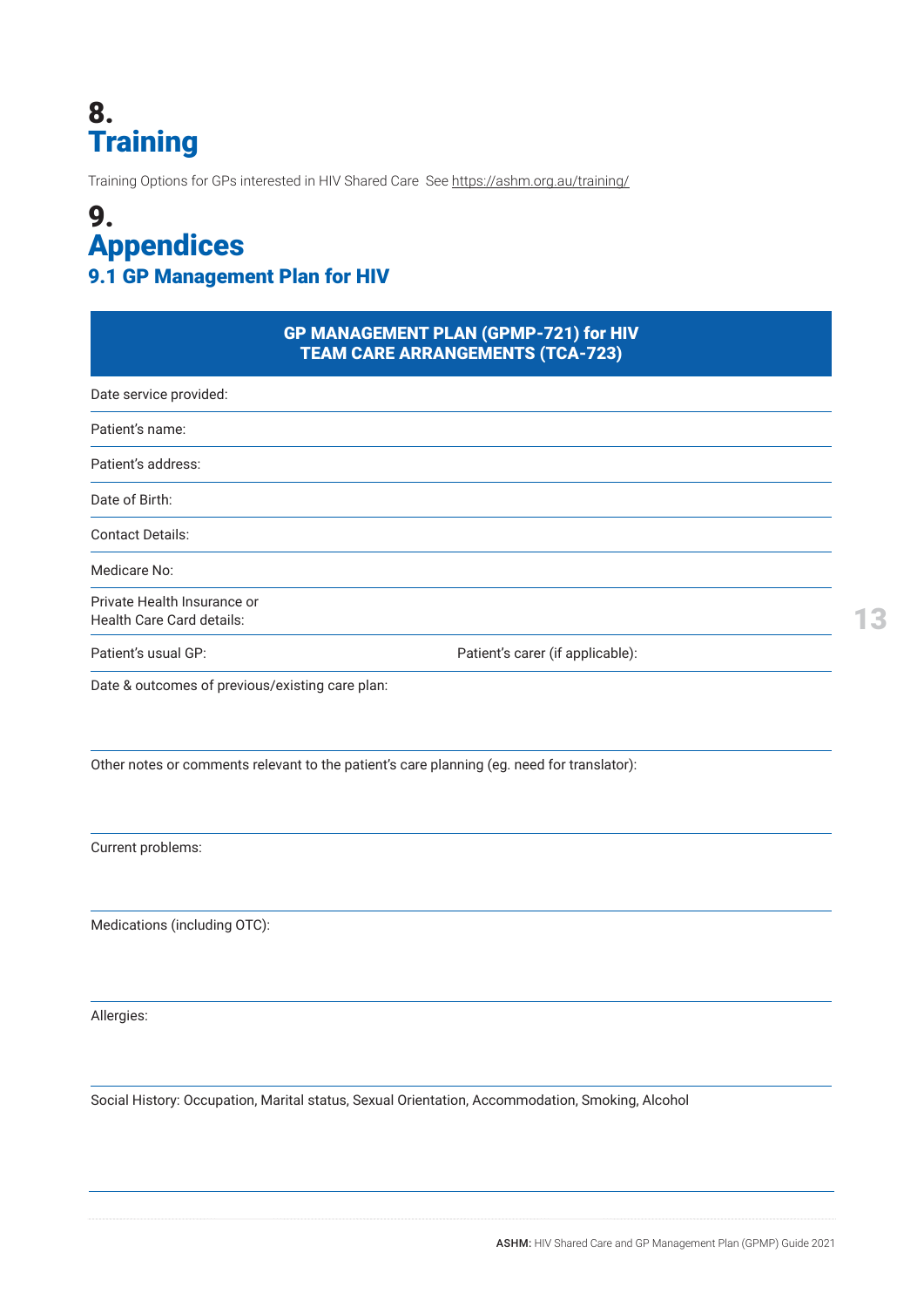#### GP Management Plan (Medicare Item: 721)

**Patient's health problems / health needs / relevant conditions**

**Management goals with which the patient agrees**

**Treatment and services required, including actions to be taken by the patient**

**Arrangements for providing treatment/services (when, who, contact details)**

| HIV: see ASHM http://arv.ashm.org.au     |                                                                                                                      |                                                                                        |                                                    |  |  |
|------------------------------------------|----------------------------------------------------------------------------------------------------------------------|----------------------------------------------------------------------------------------|----------------------------------------------------|--|--|
| <b>HIV</b> education                     | Good understanding of HIV<br>Including Undetectable =<br>Untransmissible (U=U) and<br>Treatment as Prevention (TASP) | Patient education:<br>disease prognosis<br>potential transmission<br>treatment options | GP / Nurse/ Treatment<br>educator / Peer navigator |  |  |
| <b>CD4 count and % HIV</b><br>viral load | Monitor immune function                                                                                              | Check every $3 - 6$ months                                                             | GP / Other Specialist                              |  |  |
| <b>Interactions</b>                      | Prevent problems from drug<br>interactions                                                                           | Check all current medicines at<br>every visit                                          | GP / Other Specialist                              |  |  |
| <b>Continuing ART</b><br>treatment       | Need to take ART medication<br>regularly once started                                                                | Assess adherence at every<br>visit, support as needed                                  | GP / Other Specialist                              |  |  |
| Side effects of<br>treatment             | Reduce side effects                                                                                                  | Review side effects at<br>every visit                                                  | GP / Other Specialist                              |  |  |

#### Coinfections and vaccinations:

See RACGP Redbook<https://www.racgp.org.au/clinical-resources/clinical-guidelines> ASHM [http://arv.ashm.org.au,](file:///C:/Users/dbaker/Documents/Best%20Practice/) <https://immunisationhandbook.health.gov.au/>

| <b>Hepatitis A</b>        | Prevent                             | Vaccination x 2 if at risk                             | GP / Nurse |
|---------------------------|-------------------------------------|--------------------------------------------------------|------------|
| <b>Hepatitis B</b>        | Prevent                             | Vaccination x 3 if at risk                             | GP / Nurse |
| <b>Hepatitis C</b>        | Detect and treat                    | Check HCV Ab baseline, annual if at risk               | GP / Nurse |
| <b>Influenza</b>          | Prevent                             | Annual vaccination                                     | GP / Nurse |
| <b>Pneumococcal</b>       | Prevent                             | Vaccination x 3                                        | GP / Nurse |
| <b>Tetanus/pertussis</b>  | Prevent                             | Vaccination every 10 years                             | GP / Nurse |
| <b>HPV</b>                | Prevent                             | Vaccination x 3                                        | GP / Nurse |
| <b>Meningococcal B</b>    | Prevent                             | Vaccination X 2                                        | GP / Nurse |
| <b>Meningococcal ACWY</b> | Prevent                             | Vaccination X 1 every 5 years                          | GP / Nurse |
| <b>Varicella serology</b> | Prevent                             | Vaccination X 2 if needed                              | GP / Nurse |
| <b>MMR</b> serology       | Prevent                             | Vaccination X 2 if needed                              | GP / Nurse |
| <b>Zoster vaccination</b> | Prevent                             | Vaccination X 1 at 60, note cautions                   | GP / Nurse |
| <b>STIs</b>               | Early detection                     | Depending on risk group (MSM: $3 - 12$ monthly)        | GP / Nurse |
| <b>Prevent infections</b> | Prevent opportunistic<br>infections | If CD4 < 200, seek specialist advice on<br>prophylaxis | GP / Nurse |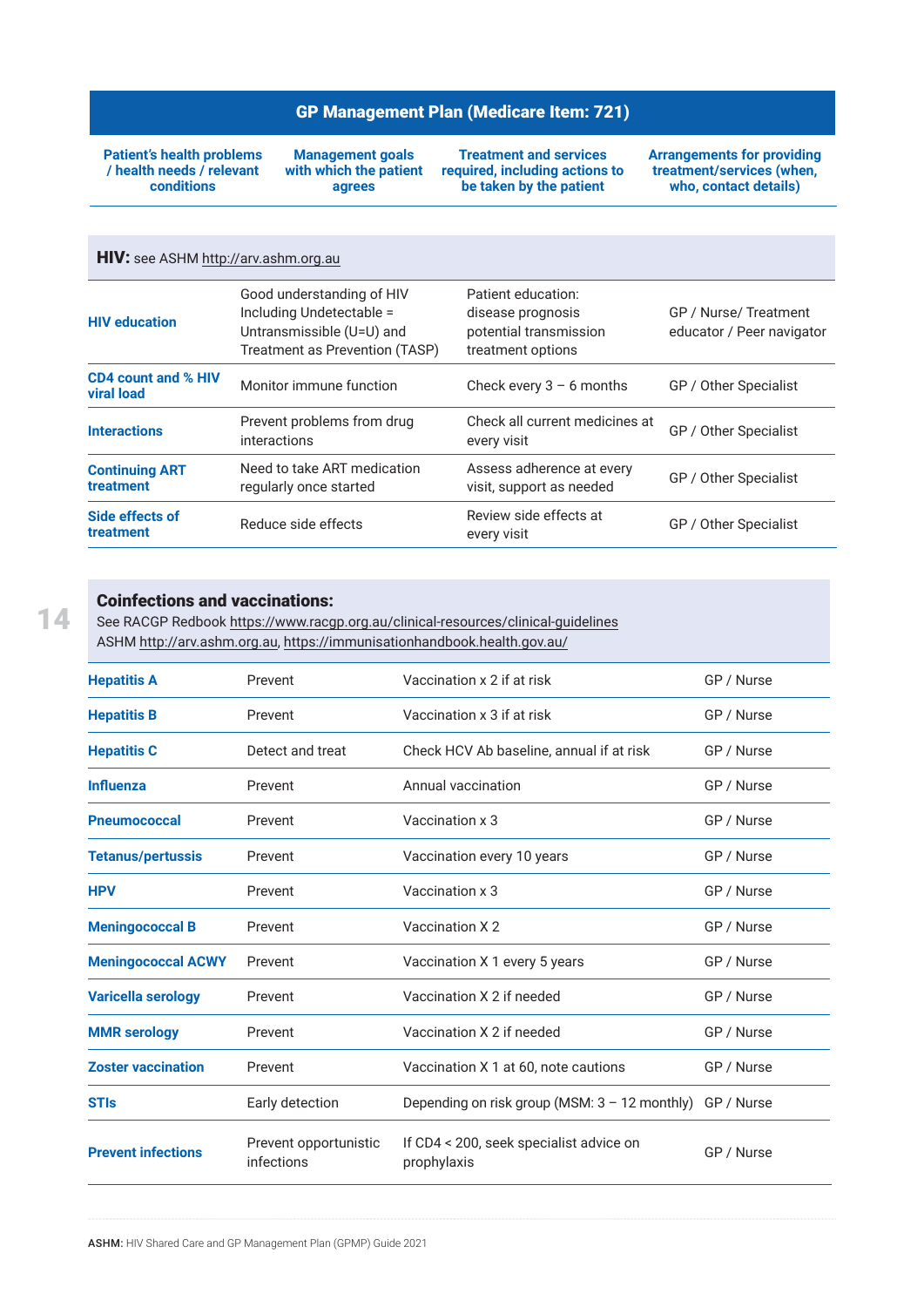| Lifestyle: see RACGP https://www.racgp.org.au/ |                                                               |                              |                                                 |  |  |
|------------------------------------------------|---------------------------------------------------------------|------------------------------|-------------------------------------------------|--|--|
| <b>Smoking current:</b>                        | Complete cessation                                            | Opportunistic                | Patient / GP / Nurse                            |  |  |
| <b>Nutrition</b>                               | Healthy diet                                                  | Review every $6 - 24$ months | Patient / GP / Nurse / Dietitian                |  |  |
| Alcohol intake<br><b>Current drinks/day</b>    | Target: drinks/day<br>Ideal: max 2 daily                      | Review every 2 years         | Patient / GP / Nurse                            |  |  |
| Physical activity<br><b>Current:</b>           | Target:<br>Ideal: 30mins of moderate<br>activity on most days | Review every 2 years         | Patient / GP / Nurse / Exercise<br>Physiologist |  |  |

#### Cardiovascular/metabolic risk: see RACGP <https://www.racgp.org.au/>ASHM [http://arv.ashm.org.au](file:///C:/Users/dbaker/Documents/Best%20Practice/)

| <b>Weight:</b><br>Waist:<br><b>BMI:</b>               | Target weight:<br>Ideal weight:<br>$BMI \leq 25$ | Review every $6 - 24$ months                                                                                         | Patient / GP / Nurse/<br>Dietitian |
|-------------------------------------------------------|--------------------------------------------------|----------------------------------------------------------------------------------------------------------------------|------------------------------------|
| CV risk calculation<br><b>Absolute risk:</b>          | Minimise risk                                    | Calculate every 2 years                                                                                              | Patient / GP / Nurse               |
| <b>Blood pressure</b><br>BP:                          | < 140/90<br>< 130/80 (DM, Albuminuria)           | Lifestyle change, medication if required<br>Check every $6 - 24$ months                                              | Patient / GP / Nurse               |
| Lipids<br><b>Fasting Lipids:</b>                      | Target lipids                                    | Check fasting cholesterol every year<br>Lifestyle change, medication if required                                     | Patient / GP / Nurse/<br>Dietitian |
| Glucose<br><b>Fasting Glucose:</b>                    | Glucose <5.5mmol/L                               | Check fasting every year<br>Lifestyle change, medication                                                             | Patient / GP / Nurse/<br>Dietitian |
| Renal<br>eGFR:<br>Urinalysis:                         | eGFR > 90<br>Normal urinalysis                   | eGFR 3-6 monthly (with ART), $6 - 12$<br>monthly (no ART)<br>Urinalysis at baseline, every $6 - 12$<br>months on ART | GP / Nurse                         |
| Liver<br>LFT:                                         | Optimise liver function                          | LFT 3-6 monthly (with ART), $6 - 12$<br>monthly (no ART)                                                             | GP /Nurse                          |
| Osteoporosis<br>Cal, Phos, ALP, vit D<br><b>FRAX:</b> | Optimise bone health                             | Assess risk factors for Osteoporosi<br>Females >45, Males >50<br><b>Consider BMD</b>                                 | GP / Nurse / Dietitian             |

| <b>Cancer screening:</b> see RACGP https://www.racgp.org.au/ |                                |                                                                                  |            |  |
|--------------------------------------------------------------|--------------------------------|----------------------------------------------------------------------------------|------------|--|
| <b>Colon</b>                                                 | Early detection                | FOBT (every 2 years age $50 - 75$ ) or<br>colonoscopy (every 5 years if +ve Fhx) | GP / Nurse |  |
| <b>Skin</b>                                                  | Early detection,<br>prevention | Sun avoidance and protection,<br>consider regular skin checks (high risk > 40)   | GP / Nurse |  |
| <b>Cervical (female)</b>                                     | Early detection                | HPV every 3 years                                                                | GP / Nurse |  |
| <b>Breast (female)</b>                                       | Early detection                | Mammogram every 2 years $(50 - 69)$                                              | GP / Nurse |  |
| <b>Prostate (male)</b>                                       | Early detection                | <b>Consider PSA from 50</b>                                                      | GP / Nurse |  |
| <b>Anal cancer</b>                                           | Early detection                | Annual digital anorectal examination 50                                          | GP / Nurse |  |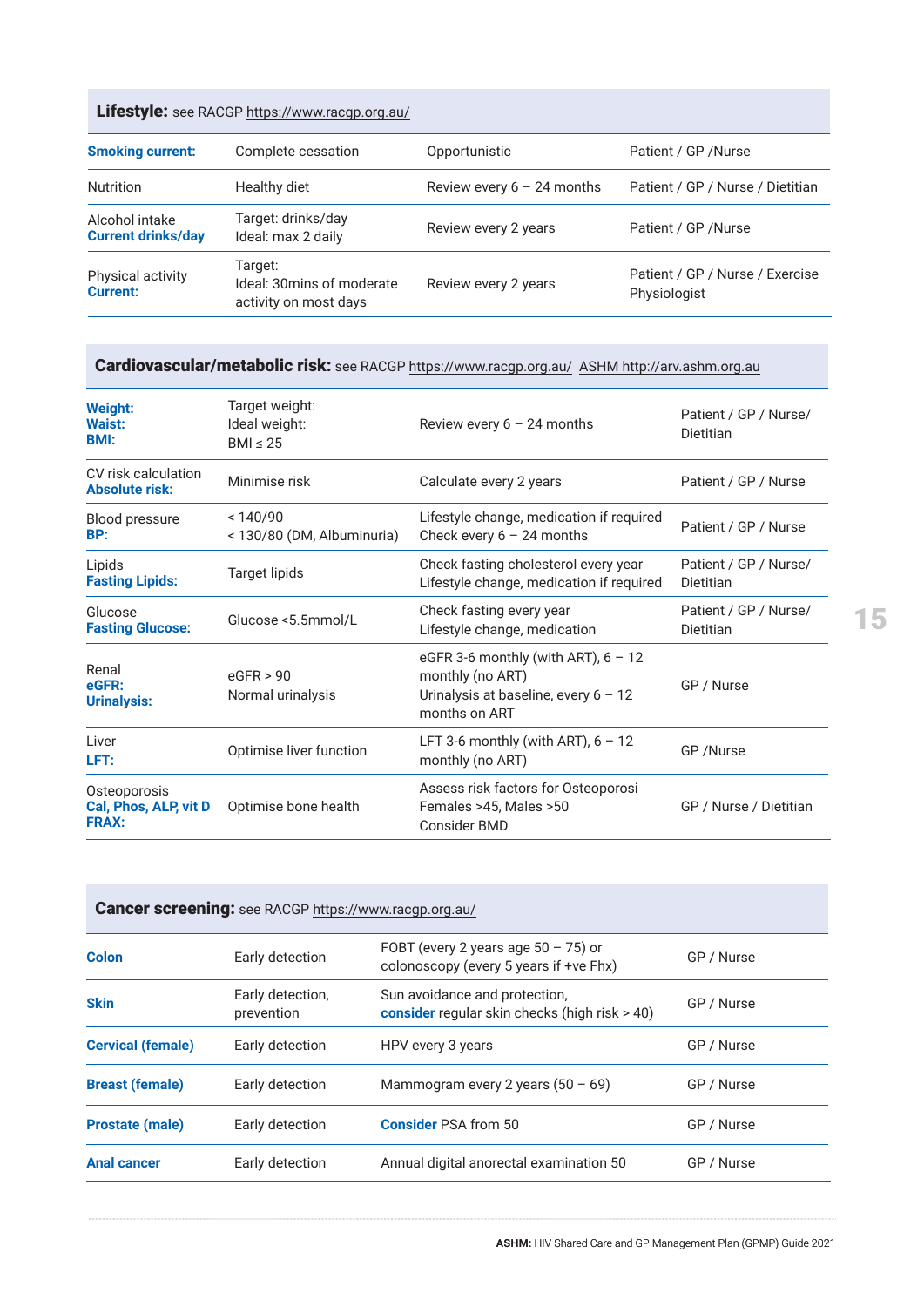Psychosocial See RACGP Redbook [https://www.racgp.org.au/clinical-resources/clinical-guidelines,](https://www.racgp.org.au/clinical-resources/clinical-guidelines) ASHM [http://arv.ashm.org.au](file:///C:/Users/dbaker/Documents/Best%20Practice/)

| <b>Depression, mental</b><br><b>illness</b> | Early detection,<br>treatment | Opportunistic screening                        | GP / Nurse |
|---------------------------------------------|-------------------------------|------------------------------------------------|------------|
| <b>Drug use</b>                             | Early detection,<br>treatment | Opportunistic screening                        | GP / Nurse |
| Housing, financial,<br>social support       | Optimise                      | Opportunistic screening                        | GP / Nurse |
| <b>Sexual / reproduction</b>                | Optimise sexual<br>health     | function, reproductive Opportunistic screening | GP / Nurse |
| <b>Cognitive</b>                            | Screening<br>questionnaire    | As indicates if at risk                        | GP / Nurse |

Other prevention: See RACGP Redbook <https://www.racgp.org.au/clinical-resources/clinical-guidelines>

| <b>Dental health</b>     | Optimise dental health | Referral for regular dental care     | GP / Nurse / Dentist |
|--------------------------|------------------------|--------------------------------------|----------------------|
| <b>Glaucoma</b> / vision | Prevent visual loss    | Referral if at risk eg FHx, CD4 < 50 | GP / Nurse           |

| <b>Other Health Problems</b> |       |                        |              |  |
|------------------------------|-------|------------------------|--------------|--|
| Health problems              | Goals | Treatment and services | Arrangements |  |

ASHM: HIV Shared Care and GP Management Plan (GPMP) Guide 2021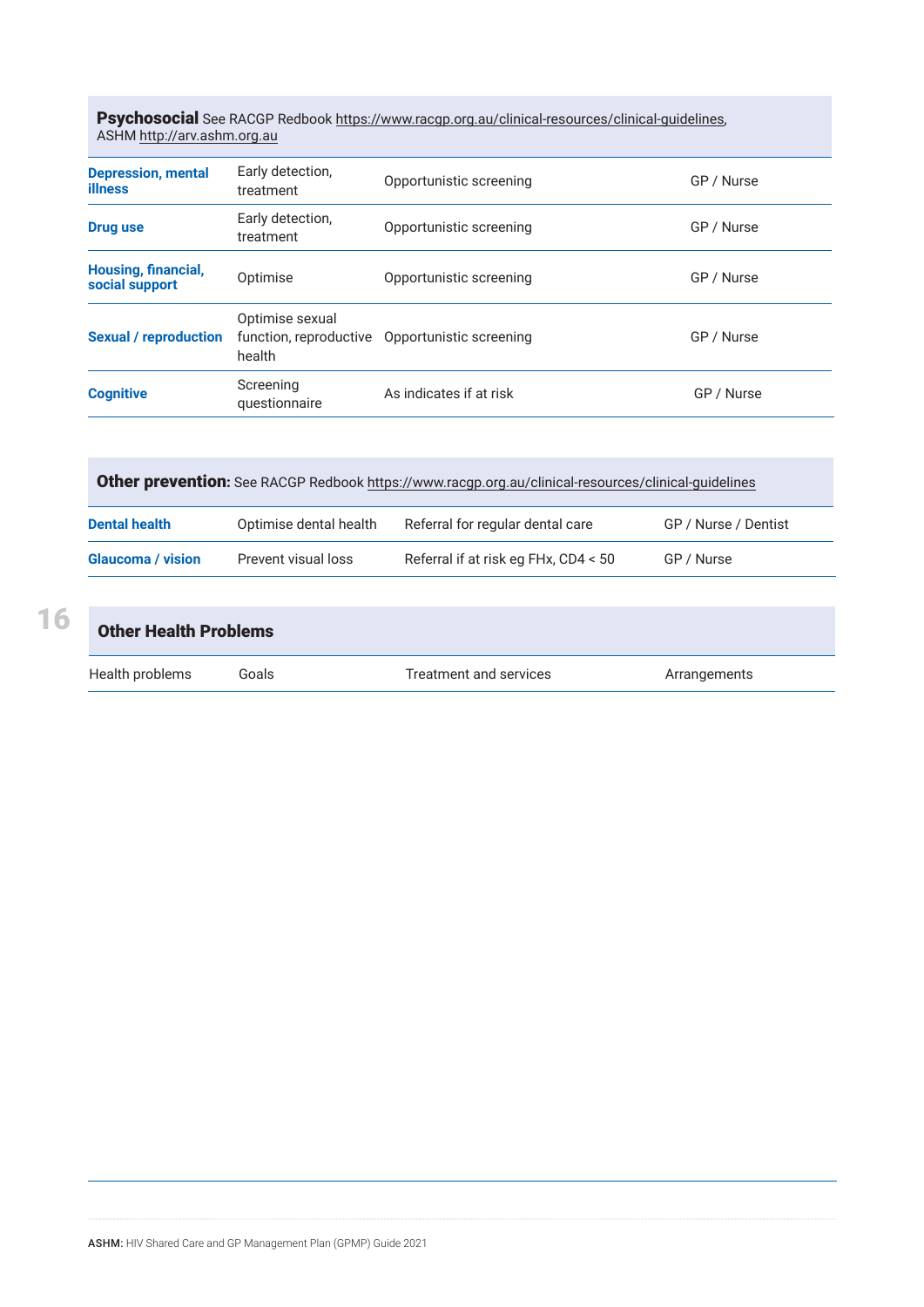|                                 |                                                                        | <b>Coordination of Team Care Arrangements (Medicare Item 723)</b>                                                                                                                                                                                                                                                                                                                                                                                                                                                                                                                                                                                                                                                                         |                  |                                                                                                                      |
|---------------------------------|------------------------------------------------------------------------|-------------------------------------------------------------------------------------------------------------------------------------------------------------------------------------------------------------------------------------------------------------------------------------------------------------------------------------------------------------------------------------------------------------------------------------------------------------------------------------------------------------------------------------------------------------------------------------------------------------------------------------------------------------------------------------------------------------------------------------------|------------------|----------------------------------------------------------------------------------------------------------------------|
| achieved                        | <b>Treatment and service goals</b><br>for the patient / changes to be  | <b>Treatment and services that</b><br>collaborating providers will<br>provide to the patient                                                                                                                                                                                                                                                                                                                                                                                                                                                                                                                                                                                                                                              |                  | Actions to be taken by the patient                                                                                   |
| <b>Optimise general health</b>  |                                                                        | GP                                                                                                                                                                                                                                                                                                                                                                                                                                                                                                                                                                                                                                                                                                                                        | Attend 3 monthly |                                                                                                                      |
|                                 | <b>Optimise immune function</b>                                        | <b>HIV</b> specialist                                                                                                                                                                                                                                                                                                                                                                                                                                                                                                                                                                                                                                                                                                                     | Attend 6 monthly |                                                                                                                      |
| <b>Optimise dental health</b>   |                                                                        | Dentist                                                                                                                                                                                                                                                                                                                                                                                                                                                                                                                                                                                                                                                                                                                                   | Attend 6 monthly |                                                                                                                      |
| <b>Optimise vaccinations</b>    |                                                                        | Practice nurse                                                                                                                                                                                                                                                                                                                                                                                                                                                                                                                                                                                                                                                                                                                            | Attend as needed |                                                                                                                      |
|                                 | <b>Optimise nutritional health</b>                                     | Dietitian                                                                                                                                                                                                                                                                                                                                                                                                                                                                                                                                                                                                                                                                                                                                 | Attend as needed |                                                                                                                      |
| <b>Optimise mental health</b>   |                                                                        | Psychologist / counsellor                                                                                                                                                                                                                                                                                                                                                                                                                                                                                                                                                                                                                                                                                                                 | Attend as needed |                                                                                                                      |
| 721<br>723<br>outlined goals.   | restrictions (identify)<br>Any information the patient wants withheld: | I have explained the steps and costs involved, and<br>the patient has agreed to proceed with the GP<br><b>MANAGEMENT PLAN service</b><br>I have explained the steps and costs involved, and the<br>patient has agreed to proceed with the TEAM CARE<br><b>ARRANGEMENTS service</b><br>The patient also agrees to the involvement of other care<br>providers and to share clinical information without / with<br>I give my permission for my GP to discuss my medical history/diagnosis with<br>other service providers. I understand that referral for service can still go ahead<br>if I do not want information about me made know to the service providers.<br>I understand the above Management Plan recommendations and agree to the |                  | <b>GP'S SIGNATURE &amp; DATE</b><br><b>GP'S SIGNATURE &amp; DATE</b><br>PATIENT/CARER<br><b>SIGNATURE &amp; DATE</b> |
|                                 |                                                                        |                                                                                                                                                                                                                                                                                                                                                                                                                                                                                                                                                                                                                                                                                                                                           |                  |                                                                                                                      |
| <b>Copy offered to patient?</b> |                                                                        |                                                                                                                                                                                                                                                                                                                                                                                                                                                                                                                                                                                                                                                                                                                                           |                  | $\Box$ YES                                                                                                           |
|                                 | Copy added to the patient's records?                                   |                                                                                                                                                                                                                                                                                                                                                                                                                                                                                                                                                                                                                                                                                                                                           |                  | $\Box$ YES                                                                                                           |
| <b>Date GPMP completed:</b>     |                                                                        |                                                                                                                                                                                                                                                                                                                                                                                                                                                                                                                                                                                                                                                                                                                                           |                  | $\sqrt{2}$<br>$\prime$                                                                                               |
| <b>Date TCA completed:</b>      |                                                                        |                                                                                                                                                                                                                                                                                                                                                                                                                                                                                                                                                                                                                                                                                                                                           |                  | $\sqrt{2}$<br>$\prime$                                                                                               |
|                                 |                                                                        |                                                                                                                                                                                                                                                                                                                                                                                                                                                                                                                                                                                                                                                                                                                                           |                  |                                                                                                                      |

**Copy / relevant parts of GPMP/TCA supplied to other providers? (Mandatory for 723)** YES / NO / NA **Review Date: (6 months)** / /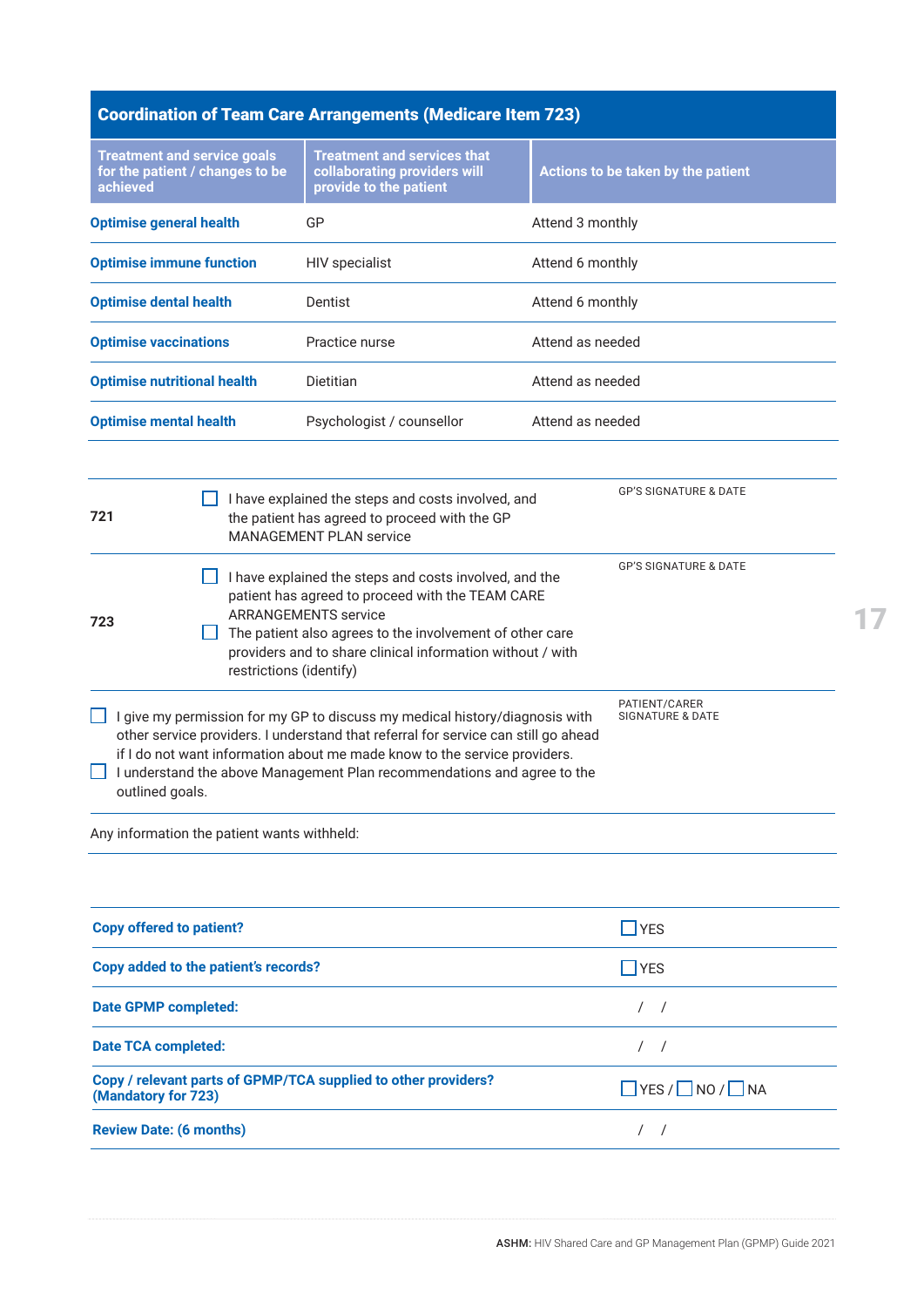#### <span id="page-19-0"></span>9.2 Annual Cycle of Care for Patients with HIV Infection on Stable Maintenance Therapy

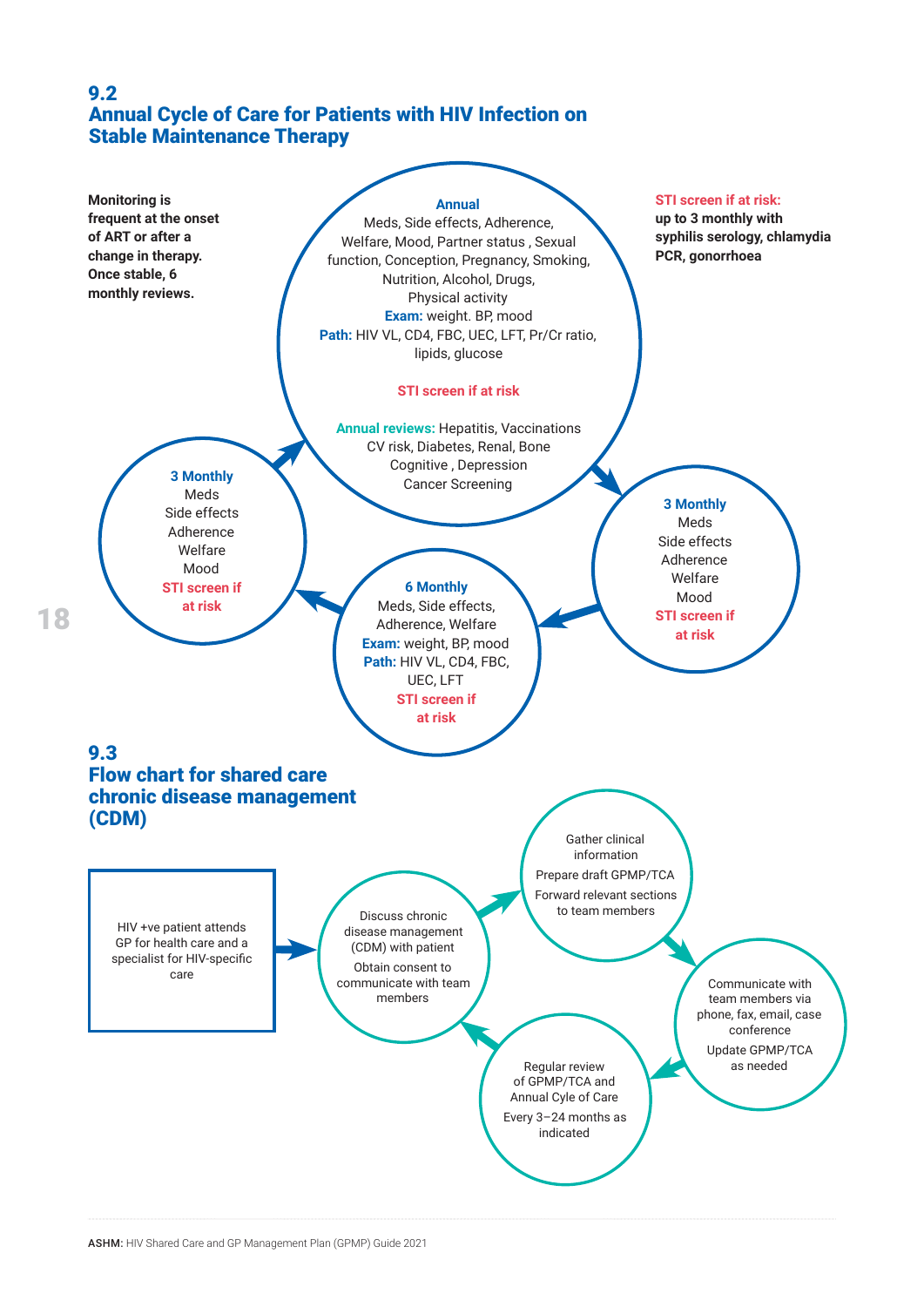#### <span id="page-20-0"></span>9.4 Sample letter to Team Care Arrangement (TCA) team members

Letterhead

Date Health Care Provider Re:

Dear

I am preparing a Team Care Arrangements (TCA) for this patient who has given consent to include you as a member of the team.

Could you please advise me by phone or fax if you agree to be involved in the Team Care Arrangements for this patient?

A draft copy of the TCA is attached.

Yours sincerely

Doctor

Provider number

- I am willing to be involved in this Team Care Arrangements and I am in agreement with the enclosed TCA
- $\Box$  I am willing to be involved in this Team Care Arrangements, and I would like to make some changes to the plan (please attach your suggested changes).

Signature: …………………………………………. Date: …../…../…..

Fax back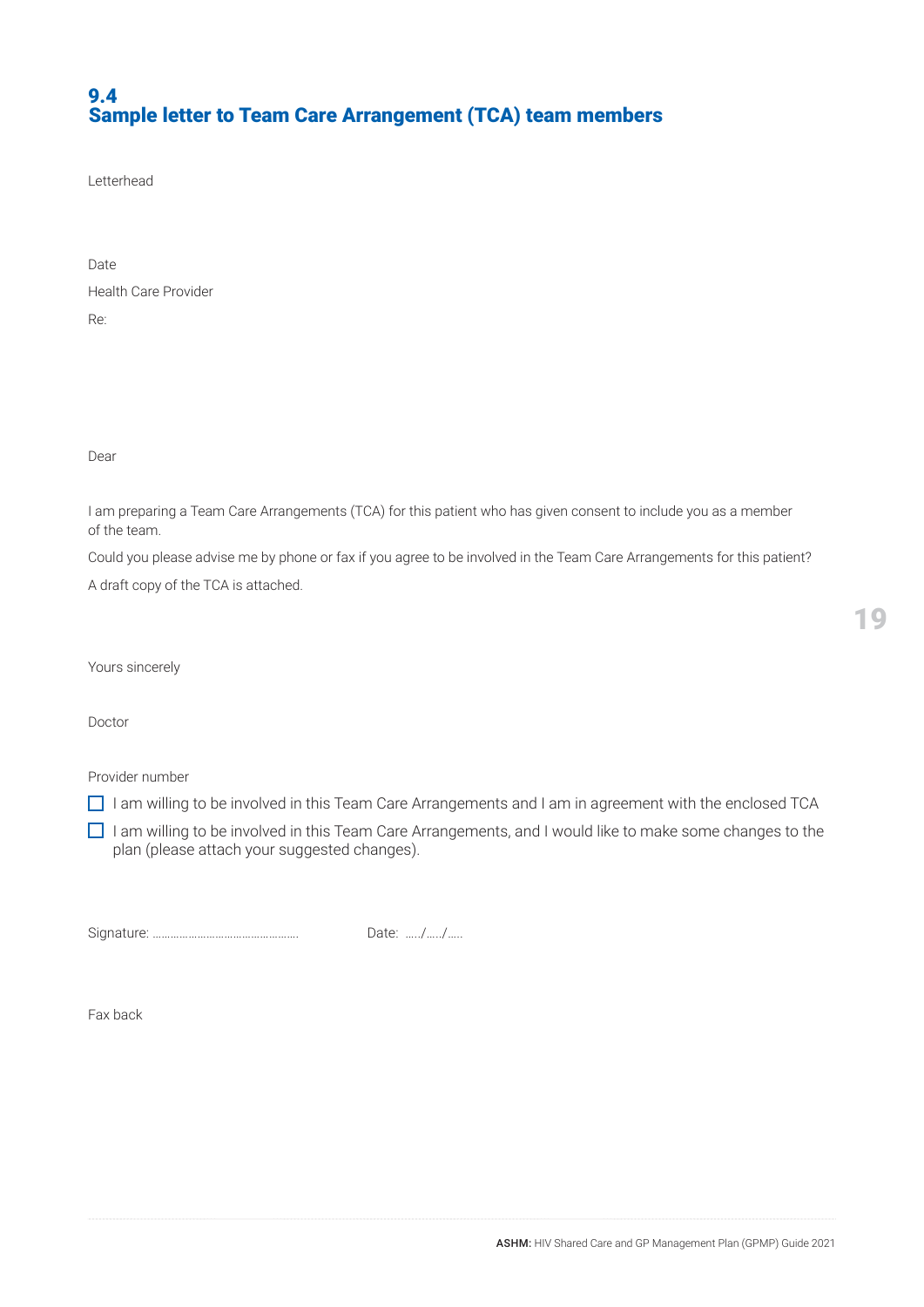#### <span id="page-21-0"></span>9.5 Example of a shared care GP case

- + Hugh is a 50-year-old gay male, HIV +ve 1995, attending your practice for 12 years
- + Presents with 1-month history of shortness of breath at the gym
- + HIV managed by specialist, well controlled on ARVs, HIV viral load <20, CD4 = 570, three years mild hypertension - perindopril 5 mg daily
- + Normal EUC, LFTs, glucose and lipids, normal FBC
- + Smoking intermittently, currently 10 a day
- + Examination normal, BP = 128/74
- + 177 cm, 86 kg, BMI = 27
- + Chest XR, spirometry, resting ECG normal

**Date service provided:** 2 April 2015

- + Referred for stress echocardiogram which is abnormal, referred to cardiologist who detects coronary artery disease and stents the left anterior descending artery
- + Patient discharged to your care on atorvastatin, aspirin and clopidogrel

This patient qualifies for a GPMP / TCA. The plan is written by the GP and forwarded for comment to Hugh's HIV specialist along with the covering letter. The specialist copies recent results to the GP.

#### 721 GP MANAGEMENT PLAN (GPMP) for HIV 723 TEAM CARE ARRANGEMENTS (TCA) (if applicable)

| <b>Patient's name:</b>                                       | Hugh                                                                                                  |
|--------------------------------------------------------------|-------------------------------------------------------------------------------------------------------|
| <b>Patient's address:</b>                                    |                                                                                                       |
| <b>Date of Birth:</b>                                        |                                                                                                       |
| <b>Contact Details:</b>                                      |                                                                                                       |
| <b>Medicare No:</b>                                          |                                                                                                       |
| <b>Private Health Insurance or Health Care Card details:</b> |                                                                                                       |
| <b>Patient's usual GP:</b>                                   | Patient's carer (if applicable):                                                                      |
|                                                              | If the patient has a previous or existing care plan, when was it prepared and what were the outcomes: |
|                                                              | Other notes or comments relevant to the patient's care planning (eg. need for translator):            |
| <b>Current problems:</b>                                     |                                                                                                       |
| HIV infection 1995: ARVs since 2005                          |                                                                                                       |
| Ischaemic heart disease: LAD stented 2014                    |                                                                                                       |
| Smoking: 10/d                                                |                                                                                                       |
| Overweight: BMI 27                                           |                                                                                                       |
| <b>Medications (including OTC):</b>                          |                                                                                                       |
| ARVs                                                         |                                                                                                       |
| Aspirin                                                      |                                                                                                       |

Aspirin Clopidogrel Atorvastatin Perindopril

**Allergies:** nil

**Social History: Occupation, Marital status, Sexual Orientation, Accommodation, Smoking, Alcohol:** 10 cigs /d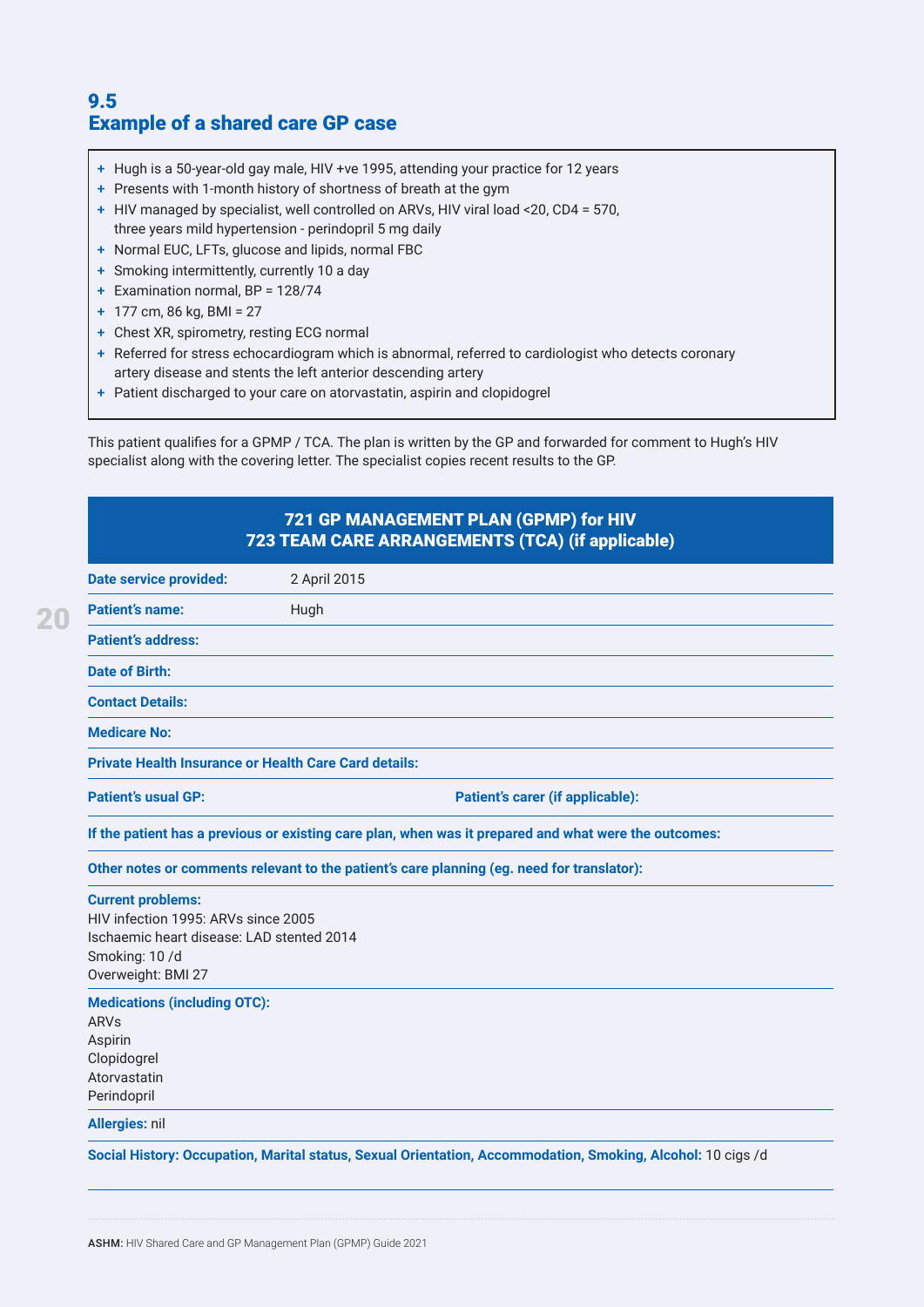#### GP Management Plan (Medicare Item: 721)

**Patient's health problems / health needs / relevant conditions**

**Management goals with which the patient agrees**

**Treatment and services required, including actions to be taken by the patient**

**Arrangements for providing treatment/services (when, who, contact details)**

| <b>Contract Contract Contract Contract Contract Contract Contract Contract Contract Contract Contract Contract Co</b> | <b>STATE OF STATE OF STATE OF STATE OF STATE OF STATE OF STATE OF STATE OF STATE OF STATE OF STATE OF STATE OF S</b>                                                                                                                           | and the state of the state of the state of the state of the state of the state of the state of the state of th        | <b>Contract Contract Contract Contract Contract Contract Contract Contract Contract Contract Contract Contract Co</b>                                                                                                                                                                                                                                                   |
|-----------------------------------------------------------------------------------------------------------------------|------------------------------------------------------------------------------------------------------------------------------------------------------------------------------------------------------------------------------------------------|-----------------------------------------------------------------------------------------------------------------------|-------------------------------------------------------------------------------------------------------------------------------------------------------------------------------------------------------------------------------------------------------------------------------------------------------------------------------------------------------------------------|
| <b>Contract Contract Contract Contract Contract Contract Contract Contract Contract Contract Contract Contract Co</b> | <b>Contract Contract Contract Contract Contract Contract Contract Contract Contract Contract Contract Contract Co</b><br><b>Contract Contract Contract Contract Contract Contract Contract Contract Contract Contract Contract Contract Co</b> | <b>Contract Contract Contract Contract Contract Contract Contract Contract Contract Contract Contract Contract Co</b> | <b>Contract Contract Contract Contract Contract Contract Contract Contract Contract Contract Contract Contract Co</b><br><b>Contract Contract Contract Contract Contract Contract Contract Contract Contract Contract Contract Contract Co</b><br><b>Contract Contract Contract Contract Contract Contract Contract Contract Contract Contract Contract Contract Co</b> |

| <b>HIV education</b>                       | Good understanding of HIV | Discuss $2/4/15$         | GP / HIV clinic nurse |
|--------------------------------------------|---------------------------|--------------------------|-----------------------|
| $CD4 = 570 - 4/3/15$<br>HIV viral load <20 | Monitor immune function   | Check every 3-6 months   | Specialist HIV clinic |
| <b>Drug Interactions</b>                   | Prevent                   | Checked 2/4/15           | GP / Specialist       |
| <b>Continuing ART</b>                      | Adherence                 | Misses 1-2 doses / month | GP / HIV clinic nurse |
| Side effects                               | Reduce side effects       | Nil reported 2/4/15      | GP / Specialist       |
|                                            |                           |                          |                       |

#### Coinfections and vaccinations:

| <b>Hepatitis A</b>        | Prevent         | HAV Ab +ve $2/5/13$          | Specialist / HIV clinic nurse |
|---------------------------|-----------------|------------------------------|-------------------------------|
| <b>Hepatitis B</b>        | Prevent         | $HBsAb = 830 \frac{2}{5}/13$ | Specialist / HIV clinic nurse |
| <b>Hepatitis C</b>        | Detect          | HCV Ab $-ve$ 4/3/15          | Specialist / HIV clinic nurse |
| <b>Influenza</b>          | Prevent         | Vaccination 2015             | GP / Practice nurse           |
| <b>Pneumococcal</b>       | Prevent         | Vaccination 2005             | Specialist / HIV clinic nurse |
| <b>Tetanus/pertussis</b>  | Prevent         | Vaccination 2005             | GP / Practice nurse           |
| <b>STIs</b>               | Early detection | Full screen 4/3/15           | Specialist / HIV clinic nurse |
| <b>HPV</b>                | Prevent         | Patient considering          | GP / Nurse                    |
| <b>Prevent infections</b> | N/A as high CD4 | Nil                          | Nil                           |
|                           |                 |                              |                               |

| Lifestyle:                                      |                      |                              |                                               |
|-------------------------------------------------|----------------------|------------------------------|-----------------------------------------------|
| Smoking 10 /d                                   | Complete cessation   | Supportive counselling       | Patient / GP / Practice Nurse                 |
| Weight, 86 kg, bmi =<br>27 on 2/4/15            | Target weight: 80 kg | Review every $6 - 24$ months | Patient / GP / Nurse / Dietician              |
| <b>Nutrition</b>                                | Healthy diet         | Review every $6 - 24$ months | Patient / GP / Nurse / Dietician              |
| <b>Physical activity</b><br>Current: gym 3 d/wk | Target: inc walking  | Review every 2 years         | Patient GP / Nurse / Exercise<br>Physiologist |
| <b>Alcohol 2 drinks 2</b><br>days/wk            | Target: at target    | Review every 2 years         | Patient / GP / Nurse                          |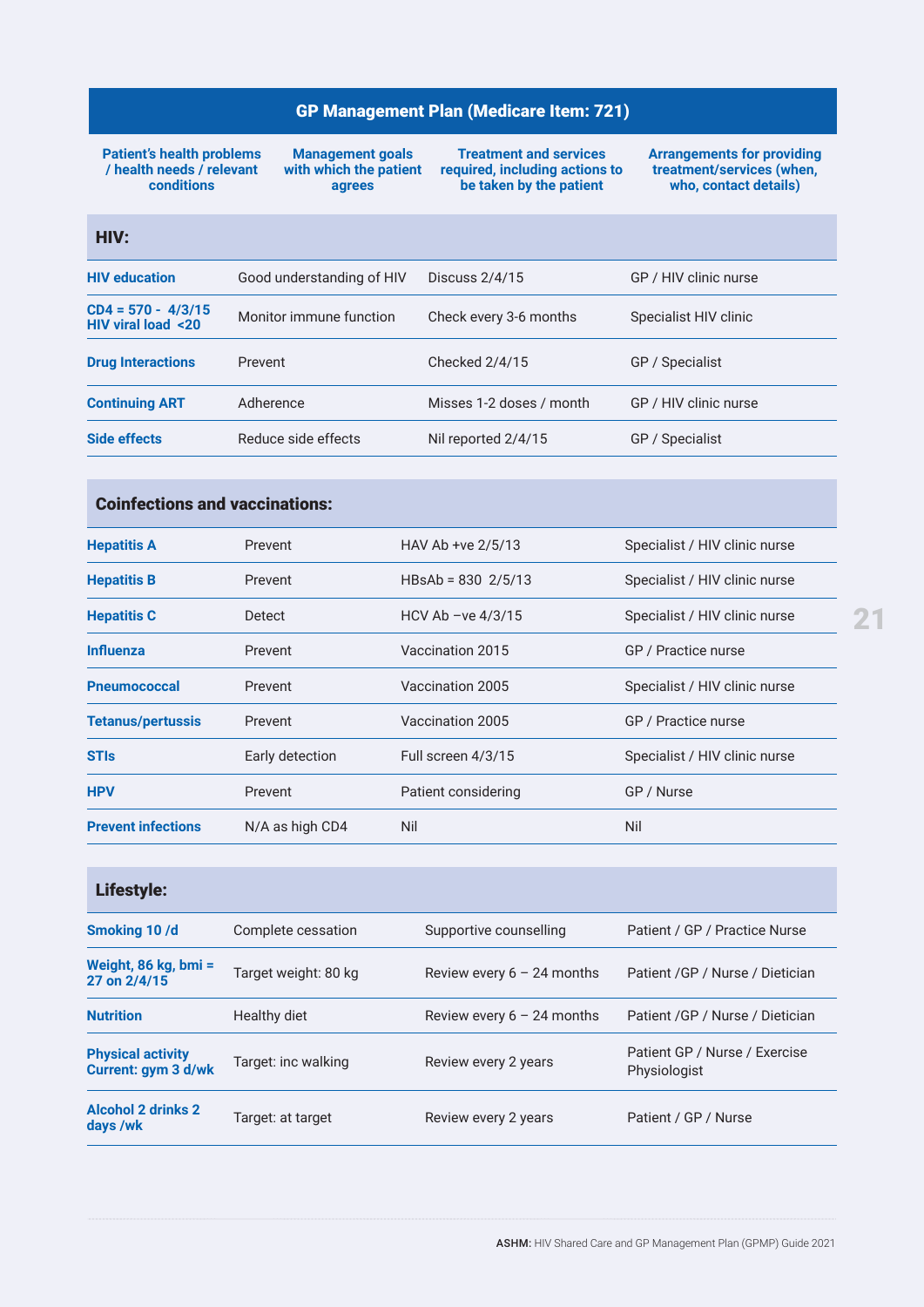#### Cardiovascular / metabolic:

| <b>CV risk calculation</b><br><b>High as had event</b>   | Minimise risk                             | Optimise CV risk factors            | Patient / GP / Nurse              |
|----------------------------------------------------------|-------------------------------------------|-------------------------------------|-----------------------------------|
| <b>Blood pressure</b><br>128/74 - 2/4/15                 | $<$ 130/80 post event                     | Annual check                        | Patient / GP / Nurse              |
| Lipids $TC = 5.3$ , HDL<br>$= 1.1$ , LDL = 2.6<br>4/3/15 | Optimise lipids - LDL < 1.8<br>post event | Annual check                        | Patient / GP / Nurse<br>Dietician |
| <b>Glucose fasting</b><br>glucose = $5.1 \frac{4}{3}$ 15 | Fasting glucose < 5.5 mmol/L Annual check |                                     | Specialist HIV clinic             |
| Renal eGFR $> 90 -$<br>4/3/15 urinalysis n<br>4/3/15     | eGFR > 90 normal urinalyses               | eGFR 6 monthly<br>Urinalysis annual | Specialist HIV clinic             |
| Liver normal 4/3/15                                      | Optimise liver function                   | LFT 6 monthly                       | Specialist HIV clinic             |
| <b>Osteoporosis</b>                                      | Optimise bone health                      | Booked in for DEXA at hospital      | Specialist HIV clinic             |

#### Cancer screening:

| <b>Colon</b>           | Early detection                | -ve FOBT at 50                                                | GP / Nurse |
|------------------------|--------------------------------|---------------------------------------------------------------|------------|
| <b>Skin</b>            | Early detection,<br>prevention | Sun avoidance and protection,<br>consider regular skin checks | GP / Nurse |
| <b>Prostate (male)</b> | Early detection                | Patient not wanting after counselling                         | GP / Nurse |
| <b>DARE</b>            | Early detection                | DARE attended, NAD                                            | GP / Nurse |

| <b>Psychosocial:</b>                                   |                                                     |                                                                                                                   |            |
|--------------------------------------------------------|-----------------------------------------------------|-------------------------------------------------------------------------------------------------------------------|------------|
| <b>Depression, mental</b><br><b>illness</b>            | Early detection, treatment  Opportunistic screening |                                                                                                                   | GP / Nurse |
| Drug use                                               | Early detection, treatment Nil of concern           |                                                                                                                   | GP / Nurse |
| <b>Housing, financial</b><br>situation, social support | Optimise                                            | Nil of concern                                                                                                    | GP / Nurse |
| <b>Sexual / reproduction</b>                           | Optimise sexual function.<br>reproductive health    | Regular HIV - ve partner, uses condoms<br>Knows about PEP / PrEP.<br>Regular testing of partner<br>(eg 6 monthly) | GP / Nurse |

#### Other prevention: see RACGP Redbook<https://www.racgp.org.au/clinical-resources/clinical-guidelines>

| Dental health            | Optimise dental health     | 6 monthly care | Dentist    |
|--------------------------|----------------------------|----------------|------------|
| <b>Glaucoma</b> / vision | <b>Prevent visual loss</b> | n/a            | GP / Nurse |

| <b>Other Health Problems</b>   |                                         |                                |                          |
|--------------------------------|-----------------------------------------|--------------------------------|--------------------------|
| <b>Health problems</b>         | Goals                                   | Treatment and services         | Arrangements             |
| <b>Ischaemic heart disease</b> | Prevent progression or<br>complications | Optimise risk factors as above | Cardiologist in 6 months |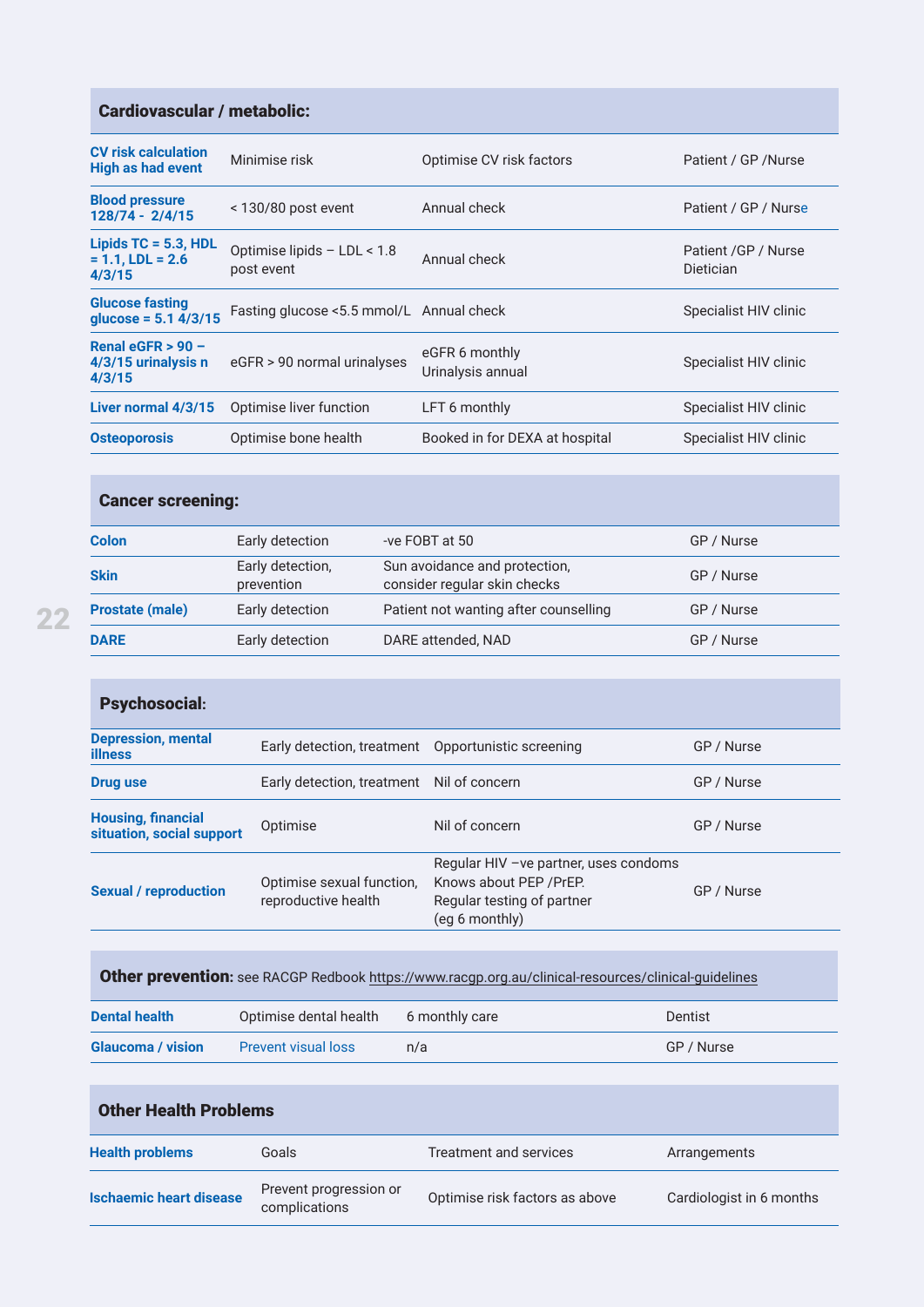| <b>Coordination of Team Care Arrangements (Item 723)</b>                                                                                                                                                                                                                                                                                                                                     |                                                                                                                                                                                                                                                                                                                                    |                                    |  |
|----------------------------------------------------------------------------------------------------------------------------------------------------------------------------------------------------------------------------------------------------------------------------------------------------------------------------------------------------------------------------------------------|------------------------------------------------------------------------------------------------------------------------------------------------------------------------------------------------------------------------------------------------------------------------------------------------------------------------------------|------------------------------------|--|
| <b>Treatment and service goals for</b><br>the patient / changes to be<br>achieved                                                                                                                                                                                                                                                                                                            | <b>Treatment and services that</b><br>collaborating providers will provide to<br>the patient                                                                                                                                                                                                                                       | Actions to be taken by the patient |  |
| <b>Optimise general health</b>                                                                                                                                                                                                                                                                                                                                                               | GP                                                                                                                                                                                                                                                                                                                                 | Attend 3 monthly                   |  |
| <b>Optimise immune function</b>                                                                                                                                                                                                                                                                                                                                                              | <b>HIV</b> specialist                                                                                                                                                                                                                                                                                                              | Attend 6 monthly                   |  |
| <b>Optimise cardiovascular health</b>                                                                                                                                                                                                                                                                                                                                                        | Cardiologist                                                                                                                                                                                                                                                                                                                       | Attend 6 monthly                   |  |
| <b>Optimise dental health</b>                                                                                                                                                                                                                                                                                                                                                                | Dentist                                                                                                                                                                                                                                                                                                                            | Attend 6 monthly                   |  |
| <b>Optimise vaccinations</b>                                                                                                                                                                                                                                                                                                                                                                 | Practice nurse                                                                                                                                                                                                                                                                                                                     | Attend as needed                   |  |
| <b>Optimise nutritional health</b>                                                                                                                                                                                                                                                                                                                                                           | Dietician                                                                                                                                                                                                                                                                                                                          | Attend as needed                   |  |
| <b>Optimise mental health</b>                                                                                                                                                                                                                                                                                                                                                                | Psychologist / counsellor                                                                                                                                                                                                                                                                                                          | Attend as needed                   |  |
| $\overline{\mathsf{M}}$<br>721<br>PI AN service                                                                                                                                                                                                                                                                                                                                              | I have explained the steps and costs involved, and<br>the patient has agreed to proceed with the GP MANAGEMENT                                                                                                                                                                                                                     | <b>GP'S SIGNATURE &amp; DATE</b>   |  |
| 723<br>M                                                                                                                                                                                                                                                                                                                                                                                     | <b>GP'S SIGNATURE &amp; DATE</b><br>I have explained the steps and costs involved, and the<br>patient has agreed to proceed with the TEAM CARE<br><b>ARRANGEMENTS service</b><br>The patient also agrees to the involvement of other care<br>providers and to share clinical information without / with<br>restrictions (identify) |                                    |  |
| PATIENT/CARER<br>I give my permission for my GP to discuss my medical history/diagnosis with<br><b>SIGNATURE &amp; DATE</b><br>other service providers. I understand that referral for service can still go ahead<br>if I do not want information about me made know to the service providers.<br>I understand the above Management Plan recommendations and agree to the<br>outlined goals. |                                                                                                                                                                                                                                                                                                                                    |                                    |  |
| Any information the patient wants withheld:                                                                                                                                                                                                                                                                                                                                                  |                                                                                                                                                                                                                                                                                                                                    |                                    |  |
| <b>Copy offered to patient?</b><br>$\Box$ YES                                                                                                                                                                                                                                                                                                                                                |                                                                                                                                                                                                                                                                                                                                    |                                    |  |
| Copy added to the patient's records?                                                                                                                                                                                                                                                                                                                                                         | $\Box$ YES                                                                                                                                                                                                                                                                                                                         |                                    |  |
| <b>Date GPMP completed:</b>                                                                                                                                                                                                                                                                                                                                                                  |                                                                                                                                                                                                                                                                                                                                    | 2 April 2015                       |  |
| <b>Date TCA completed:</b>                                                                                                                                                                                                                                                                                                                                                                   |                                                                                                                                                                                                                                                                                                                                    | 2 April 2015                       |  |
| Copy / relevant parts of GPMP/TCA supplied to other providers?<br>$\Box$ YES / $\Box$ NO / $\Box$ NA<br>(Mandatory for 723)                                                                                                                                                                                                                                                                  |                                                                                                                                                                                                                                                                                                                                    |                                    |  |
| <b>Review Date: (6 months)</b><br>2 October 2015                                                                                                                                                                                                                                                                                                                                             |                                                                                                                                                                                                                                                                                                                                    |                                    |  |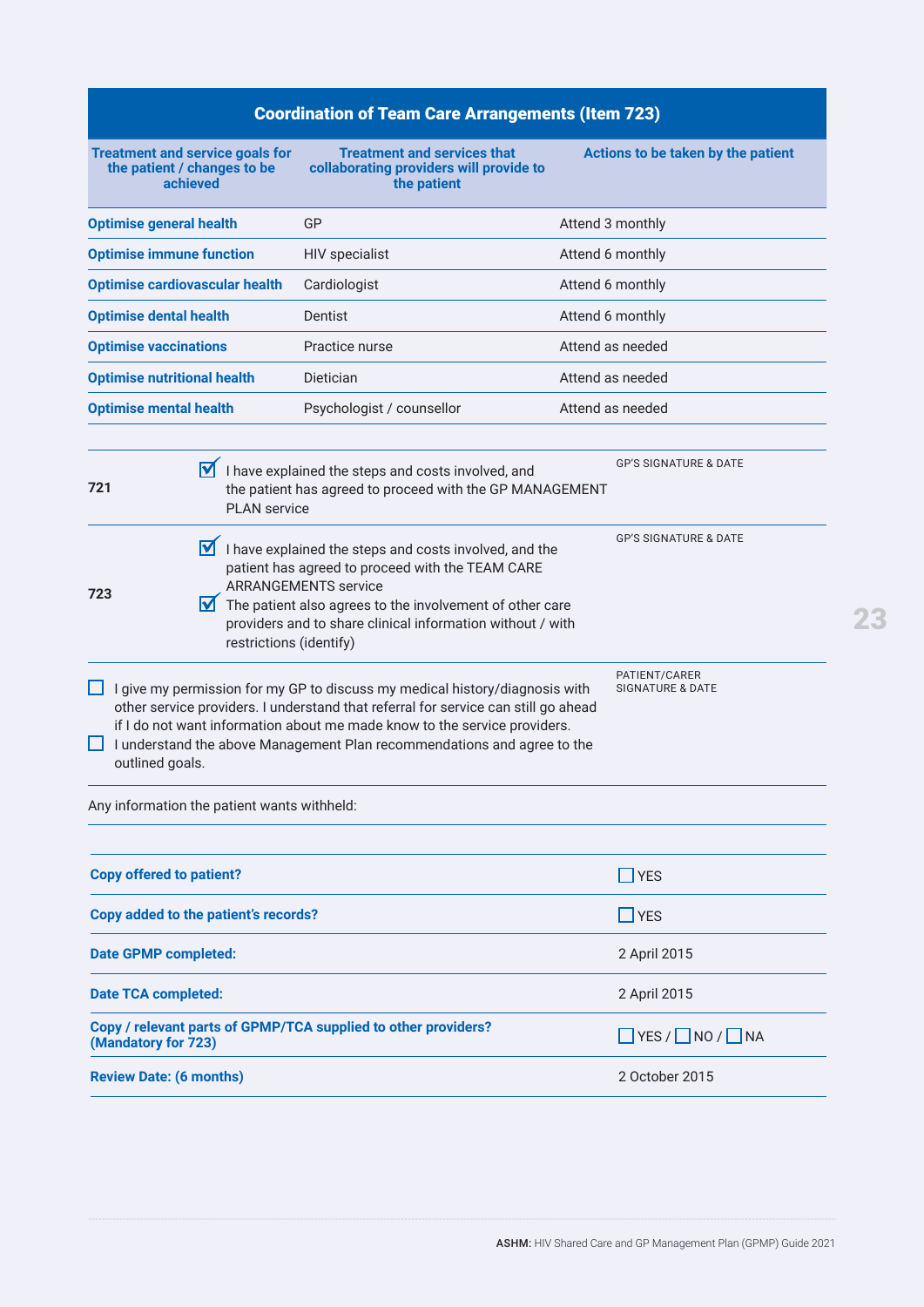### <span id="page-25-0"></span>References

- <sup>1</sup> Power, J., Amir, S., Brown, G., et al (2019) *HIV Futures 9: Quality of Life Among People Living with HIV in Australia*, monograph series number 116, The Australian Research Centre in Sex, Health and Society, La Trobe University, Melbourne, Australia. Available from:<https://www.latrobe.edu.au/arcshs/publications/hiv-futures-publications>
- <sup>2</sup> Bloch M, Hoy J, Cunningham N, et al. *Adherence to HIV treatment guidelines for initiation of antiretroviral therapy in Australia*. J Int AIDS Soc. 2010;13(Suppl 4):P172. Published 2010 Nov 8. doi:10.1186/1758-2652-13-S4-P172
- <sup>3</sup> Hickmann M, Drummond N, Grimshar J. *A taxonomy of shared care for chronic disease*. Journal of Public Health Medicine 16:4 -447-454, 1994 doi: 10.1093/oxfordjournals.pubmed.a043026
- <sup>4</sup> Commonwealth of Australia. *Sixth National HIV Strategy 2010–2013*. Canberra: Commonwealth of Australia, 2010.
- <sup>5</sup> Commonwealth of Australia. *Seventh National HIV Strategy 2014–2017*. Canberra: Commonwealth of Australia, 2014
- <sup>6</sup> Commonwealth of Australia. *Eighth National HIV Strategy 2018 2022*. Canberra: Commonwealth of Australia, 2018 Available at: [https://www1.health.gov.au/internet/main/publishing.nsf/Content/ohp-bbvs-1/\\$File/HIV-Eight-Nat-](https://www1.health.gov.au/internet/main/publishing.nsf/Content/ohp-bbvs-1/$File/HIV-Eight-Nat-Strategy-2018-22.pdf)[Strategy-2018-22.pdf](https://www1.health.gov.au/internet/main/publishing.nsf/Content/ohp-bbvs-1/$File/HIV-Eight-Nat-Strategy-2018-22.pdf)
- ASHM HIV s100 prescriber training Australasian Society for HIV Medicine, 2020. <https://www.ashm.org.au/HIV/prescriber-programs/how-to-become-hiv-prescriber/>
- <sup>8</sup> ASHM: *Australian Commentary on the US Department of Health and Human Services (DHHS) Guidelines for the use of Antiretroviral Agents in HIV 1-Infected Adults and Adolescents*, ASHM, June 19, 2020; <https://arv.ashm.org.au/home/whats-new-in-the-guidelines/>
- <sup>9</sup> European AIDS Society Clinical Guidelines Oct 2020 Version 10.1 <https://www.eacsociety.org/guidelines/eacs-guidelines/eacs-guidelines.html>
- <sup>10</sup> RACGP's Guidelines for preventive activities in general practice (Red Book) 9th Edition <https://www.racgp.org.au/publications/goodpractice/20171-2/red-book/>
- <sup>11</sup> Australian Government, *Department of Health: Immunisation Handbook 2021* <https://immunisationhandbook.health.gov.au>
- Australian Sexually Transmitted Infection & HIV Testing Guidelines 2019 For asymptomatic men who have sex with men. [https://stipu.nsw.gov.au/wp-content/uploads/STIGMA\\_Guidelines2019\\_Final-1.pdf](https://stipu.nsw.gov.au/wp-content/uploads/STIGMA_Guidelines2019_Final-1.pdf)
- <sup>13</sup> Australian Government Department of Health, Chronic Disease Management Provider Information at <https://www1.health.gov.au/internet/main/publishing.nsf/Content/mbsprimarycare-chronicdiseasemanagement>
- <sup>14</sup> British HIV Association *guidelines for immunization of HIV-infected adults 2008*. HIV Med, 2008, 9, 795-848 <https://www.bhiva.org/immunization-guidelines>
- <sup>15</sup> Petoumenos K, Worm S, Reiss P, et al. *Rates of cardiovascular disease following smoking cessation in patients with HIV infection*, results from the D:A:D study. HIV Med 2011; 12: 412-421 DOI: 10.1111/j.1468-1293.2010.00901.x
- <sup>16</sup> RACGP National Standing Committee. Quality Care. *Smoking, nutrition, alcohol and physical activity (SNAP): a population health guide to behavioural risk factors in general practice 2nd edition*. Melbourne: RACGP; 2015 <https://www.racgp.org.au/clinical-resources/clinical-guidelines/key-racgp-guidelines/view-all-racgp-guidelines/>
- <sup>17</sup> Triant VA, Lee H, Hadigan C, Grinspoon SK. *Increased acute myocardial infarction rates and cardiovascular risk factors among patients with human immunodeficiency virus disease*. J Clin Endocrinol Metab 2007; 92: 2506-2512 doi:10.1210/ jc.2006-2190
- <sup>18</sup> Currier J. *Update on cardiovascular complications in HIV infectio*n. Top HIV Med 2009; 17: 98-103 <https://pubmed.ncbi.nlm.nih.gov/19675367/>
- <sup>19</sup> Cancer Council Australia: *Screening in immune-deficient women*. [https://wiki.cancer.org.au/australia/Clinical\\_question:Screening\\_in\\_immune-deficient\\_women](https://wiki.cancer.org.au/australia/Clinical_question:Screening_in_immune-deficient_women)
- <sup>20</sup> ASHM Guidelines: *Anal Cancer in Men Living With HIV*,<https://www.ashm.org.au/HIV/hiv-management/anal-cancer/>
- <sup>21</sup> Mao L, Kippax S, Newman C, et al. *Rates of depression among men attending high-HIV-caseload general practices in Australia*. Ment Health Fam Med 2008; 5: 79-83. PMC2777565 <https://www.ncbi.nlm.nih.gov/pmc/articles/PMC2777565/>